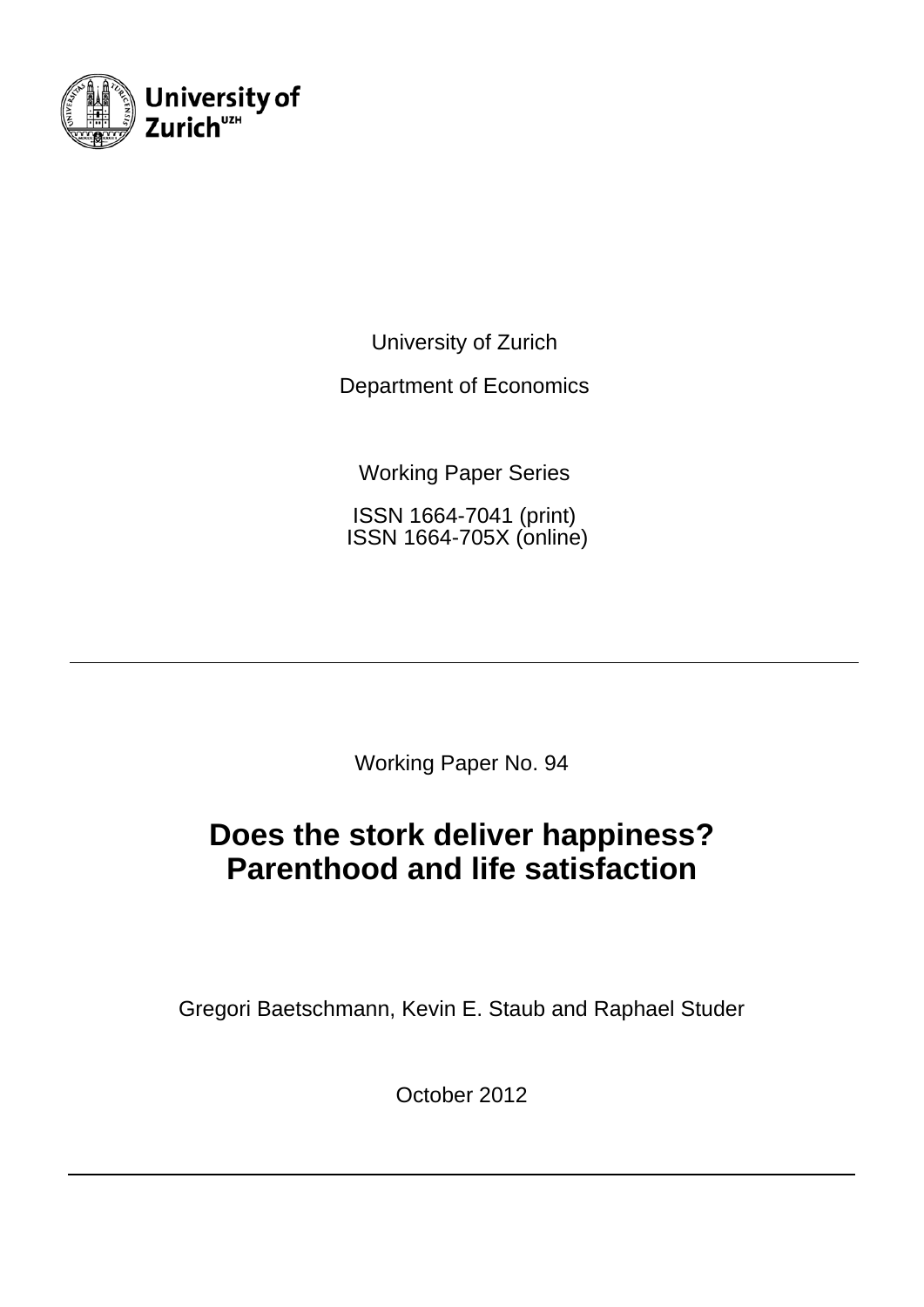# Does the stork deliver happiness? Parenthood and life satisfaction

Gregori Baetschmann, Kevin E. Staub and Raphael Studer<sup>∗</sup>

October 24, 2012

#### Abstract

This paper examines the relationship between parenthood and life satisfaction using longitudinal data on women from the German Socio-Economic Panel. Previous studies have focused on satisfaction differences between parents and comparable childless adults, mostly finding small and often negative effects of parenthood. These comparisons of ex-post similar individuals are problematic if a self-selection into motherhood exists. In this study we examine the selection issue in detail by exploiting the extended longitudinal dimension of the panel to track self-reported life satisfaction of women eventually to become mothers and of women eventually attaining a completed fertility of zero. We document that these groups' satisfaction paths diverge around five years before mothers' first birth, even after adjusting for differences in observables. In our estimations, we employ matching and regression techniques which account for this selection into motherhood. We find motherhood to be associated with substantial positive satisfaction gains.

Keywords: Happiness, subjective well-being, children, fertility, motherhood, parenthood, life cycle, selection, matching, fixed effects. JEL classification: D10, J11, J12, J13.

<sup>∗</sup>University of Zurich, Department of Economics, Zuerichbergstrasse 14, 8032 Zuerich, Switzerland. E-mail addresses: gregori.baetschmann@econ.uzh.ch, kevin.staub@econ.uzh.ch, raphael.studer@econ.uzh.ch.

Acknowledgements: We thank Arie Kapteyn, Giovanni Mastrobuoni, Rainer Winkelmann and participants of the  $2^{nd}$  Zurich Workshop in Economics for comments. Kevin Staub acknowledges financial support from the Swiss National Science Foundation through grant PBZHP1-138692.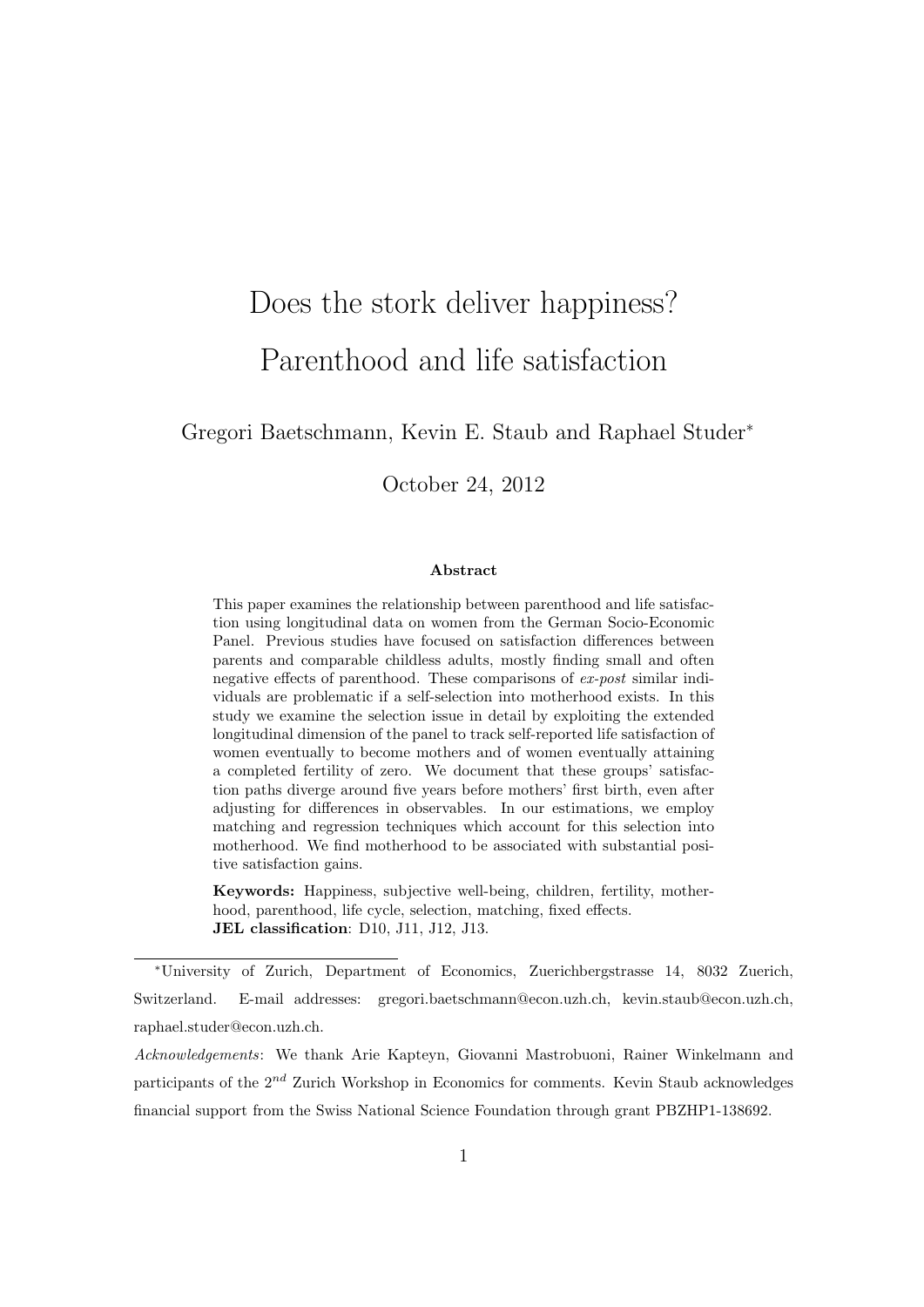### 1 Introduction

How does becoming a mother affect women's life cycle utility streams? Rational choice approaches to fertility embedded in standard dynamic economic models of fertility assume that the net utility gain of motherhood is positive. In sharp contrast, the predominant view in the sociological and psychological literature is that there is a negative net effect of parenthood. This view is derived from the empirical literature on subjective well-being where the correlation between having children and life satisfaction is usually found to be negative.

In the previous literature, the implicit control group for parents is represented by childless individuals with the same covariates. This empirical strategy is problematic if parents differ from non-parents in terms of unobserved qualities. One preeminent possible source for such differences in the context of parenthood is self-selection. We show that selection on observable and unobservable characteristics into parenthood is indeed important: prospective mothers' satisfaction increases around five years before first delivery. This suggests the use of exogenous variation in fertility choices to estimate the gains in life satisfaction derived from becoming a parent. Exogenous variations which have been shown to impact fertility decisions include job displacements (Del Bono et al., 2012) or the homogeneity of the first two children's sex (Angrist and Evans, 1998), for instance. However, while such variation is unlikely to be correlated with a number of outcomes of interest, it seems difficult to argue that it does not affect mothers' life satisfaction. Thus, to answer the question of how individual well-being is affected by parenthood alternative empirical strategies need to be explored. The key contribution of this paper is to propose regression models which —exploiting either intra- or interpersonal variation– embed differences in unobserved characteristics that are likely to increase the likelihood of motherhood. In our preferred specification, for instance, we match prospective mothers to women who will never have children but who are similar to prospective mothers in terms of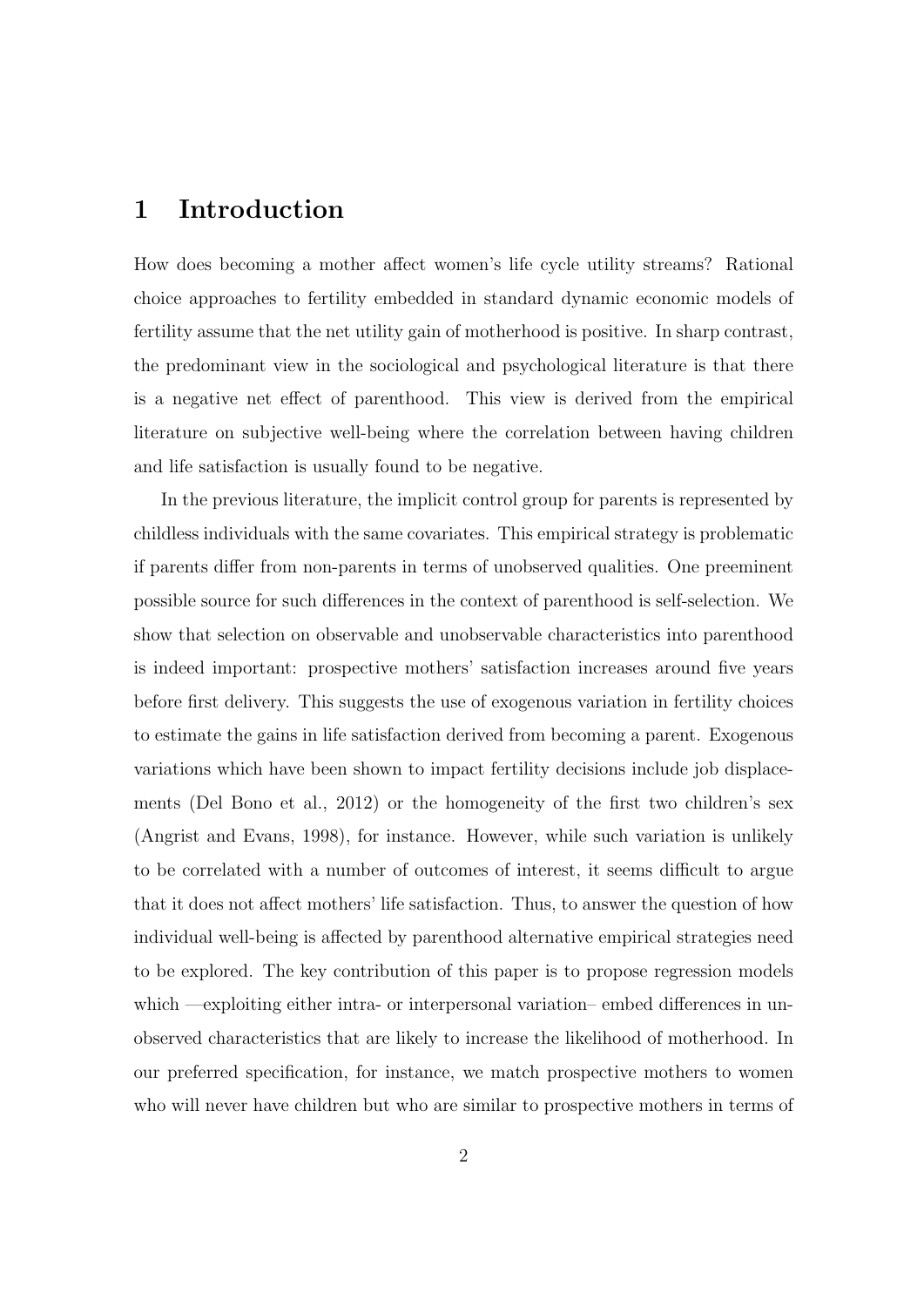past life satisfaction paths and observable characteristics. Our results suggest that motherhood is associated with a substantial net utility gain, a finding consistent with rational choice approaches to fertility.

Broadly, this paper contributes to the strand of the literature on the economics of happiness which aims at providing (rough) estimates of trade-offs guiding choice behavior.<sup>1</sup> The last decade has seen a boom in the field of happiness economics with a diverse host of both theoretical and empirical contributions.<sup>2</sup> One reason for this growth has been the increasing evidence from economists and psychologists alike suggesting that individual responses on subjective well-being collected from surveys can be usefully interpreted as proxy measures for utility in a variety of contexts.<sup>3</sup> While the issue studied most intensely has been the relationship of income and employment to well-being, other aspects such as health, marriage and religion have also received due attention in the literature. In each of these cases, the existing research has been able to uncover clear satisfaction gains associated with these factors as would be expected from a mainstream view of utility.<sup>4</sup>

Fertility, by contrast, is an aspect which has received less direct attention in the happiness literature, at least relative to its important place in microeconomic theory and extensive body of accompanying empirical research dating back to Becker

<sup>&</sup>lt;sup>1</sup>Following the convention in economics, we use the words happiness, satisfaction and well-being as synonyms.

<sup>2</sup>See Ferrer-i-Carbonell (2012), Blanchflower (2008) Layard (2005), Frey and Stutzer (2002) and Kahneman, Diener and Schwarz (1999) for surveys of this literature.

<sup>3</sup>An in-depth review on the literature linking subjective well-being to utility can be found in Clark, Frijters and Shields (2008). See Benjamin et al. (2012) for a recent contribution.

<sup>&</sup>lt;sup>4</sup>The seminal paper in the literature on income and happiness is Easterlin (1973); see Easterlin (2001) and Stevenson and Wolfers (2008) for recent additions. For sources on the literature on unemployment we refer to Clark and Oswald (1994) and Winkelmann and Winkelmann (1997). For contributions on the relationship between happiness and marriage, and happiness and health, see e.g. Stutzer and Frey (2006) and Veenhoven (2008), respectively.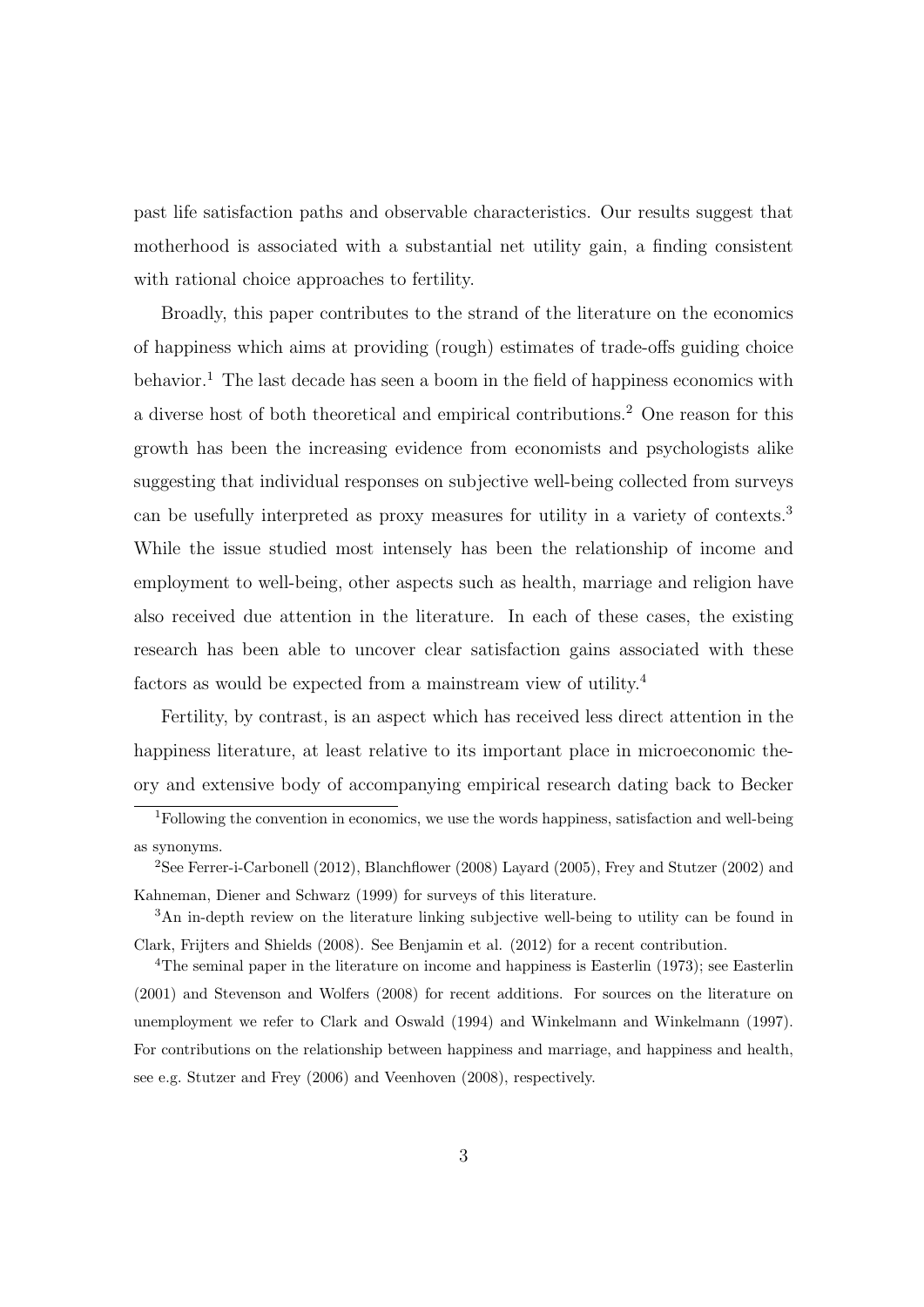(1960) and Willis (1973). The predominant finding across numerous datasets is that individuals with children report on average lower satisfaction than comparable childless adults. This negative correlation has found ample resonance in some strands of the sociological and psychological literature, where the result is usually interpreted as a negative net effect of parenthood. Two main rationalizations have been put forward to explain why most adults select into parenthood despite costs apparently outweighing benefits. The first explanation, common in the sociological literature, emphasizes the presence of pro-natal social norms which sanction disconformity (Morgan and Berkowitz King, 2001; Vanassche, Swicegood and Matthijs, 2012). The second, psychological explanation sees the choice for having children as an instance of biased affective forecasting, i.e. individuals making rational decisions based on incorrect expectations (Gilbert, 2006) – in this case, based on the widespread belief expressed in surveys that having children brings happiness (Hansen, 2011). Among economists, on the other hand, the finding has been treated with more reservation, and few attempts at rationalizing it have been undertaken.<sup>5</sup> However, the negative correlation is acknowledged regularly in survey articles in the economic literature (Blanchflower, 2008; Clark, Frijters and Shields, 2008; Dolan, Peasgood and White, 2008; Ferrer-i-Carbonell, 2012), and incidental interpretations along the lines of the psychological and sociological research are not uncommon.

Much of what is known on the subject does not stem from studies focusing on fertility; rather it often comes from regression studies where fertility measures are used as controlling variables to avoid confounding a specific effect of interest (Di Tella, MacCulloch and Oswald, 2003a, 2003b, Alesina, Di Tella and MacCulloch, 2004, Clark, 2007). Three frameworks have been used to study the effect of par-

<sup>5</sup>The small strand of the economic happiness literature focusing on life event studies is an exception in this respect (Clark et al., 2008, Frijters, Johnston and Shields, 2011). These papers, too, find little evidence for a parenthood effect, but they explain their result with adaptation, a concept derived from set point theory. We discuss these findings in more detail below.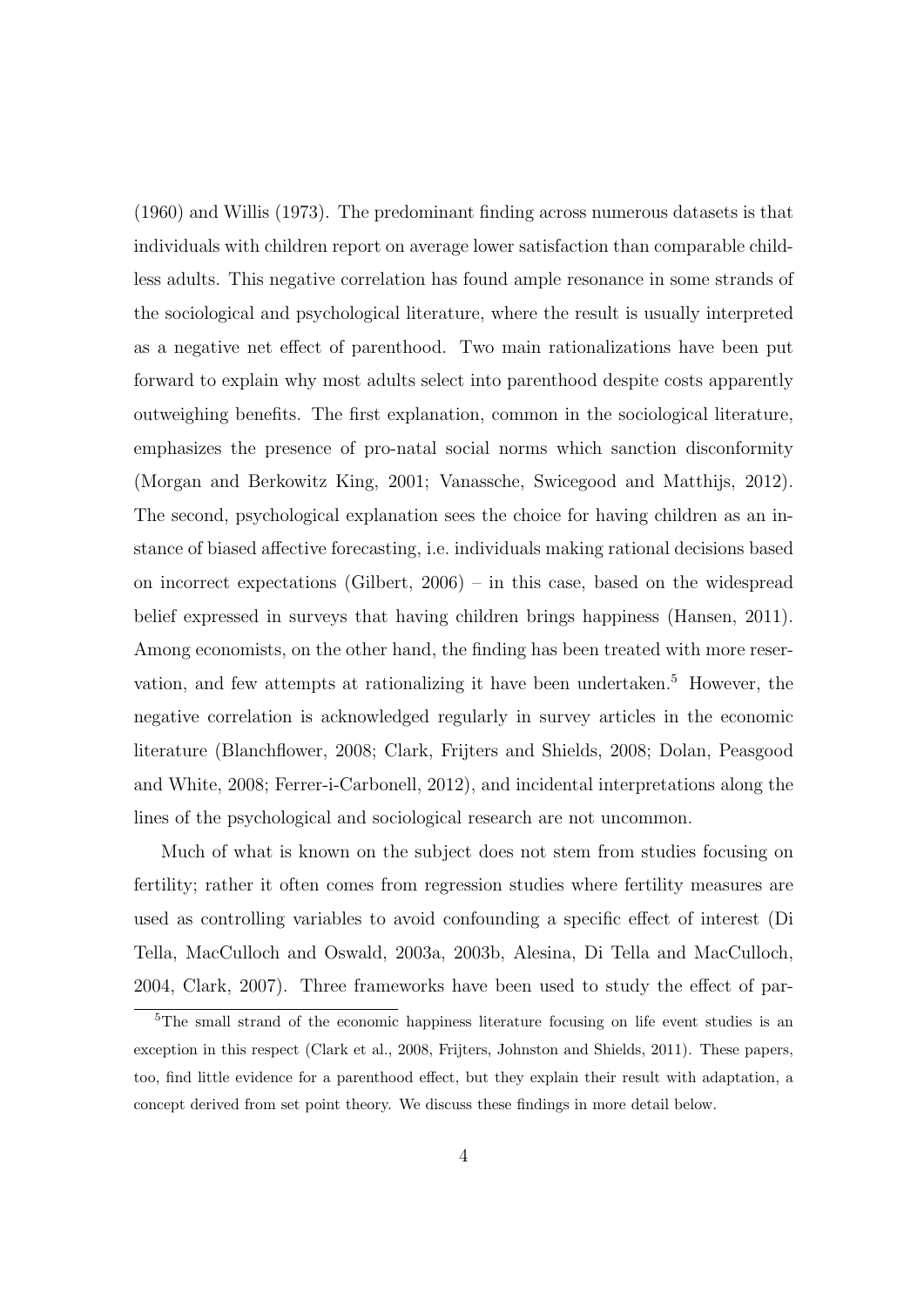enthood on life satisfaction: (i) cross-section and pooled panel regression models, (ii) panel models with fixed effects and (iii) event studies. By far the most common of these is the first framework. Recently, Stanca (2012) confirmed the presence of the negative parenthood effect using this standard happiness equation framework for over 90 countries. Herbst and Ifcher (2012) closely scrutinize the negative effect obtained with this framework for US data, concluding that the magnitude of the effect has been decreasing in the last decades and that it is driven mainly by older parents. The negative effect has also been found using the second framework (e.g. Stutzer and Frey, 2006). In the few instances where the association is found to be positive, it is usually small and insignificant (Clark and Oswald,  $2002$ ).<sup>6</sup> The third approach is life-event studies tracking parental satisfaction over a time window around the birth of a child (Clark et al., 2008, Frijters, Johnston and Shields, 2011). This research has concluded that parents adapt completely to the birth of a child after a brief time; i.e. heightened happiness levels return to a previous baseline level, sometimes even dipping below the baseline.

The estimation approaches (i), (ii) and (iii) used by the previous literature are inadequate to measure utility gains from parenthood. A first concern relates to the insight from standard dynamic economic models of fertility which suggest that other outcome variables such as income, partnership status and employment are endogenous to the fertility decision.<sup>7</sup> An implication hereof is that the ceteris-paribus effects reported in the previous literature are difficult to interpret. These effects

 $6$ One of the few studies reporting a significant positive association is Kohler, Behrman and Skytthe (2005) who study identical twins.

<sup>7</sup>Arroyo and Zhang (1997) provide an overview of the early dynamic fertility model literature; for an example of contemporary research encompassing occupational choice, marriage and fertility, see Ma (2010). Recent studies focusing explicitly on motherhood are surveyed in Del Boca and Locatelli (2006), see also Wilde, Batchelder and Ellwood (2010) and Michaud and Tatsiramos (2011).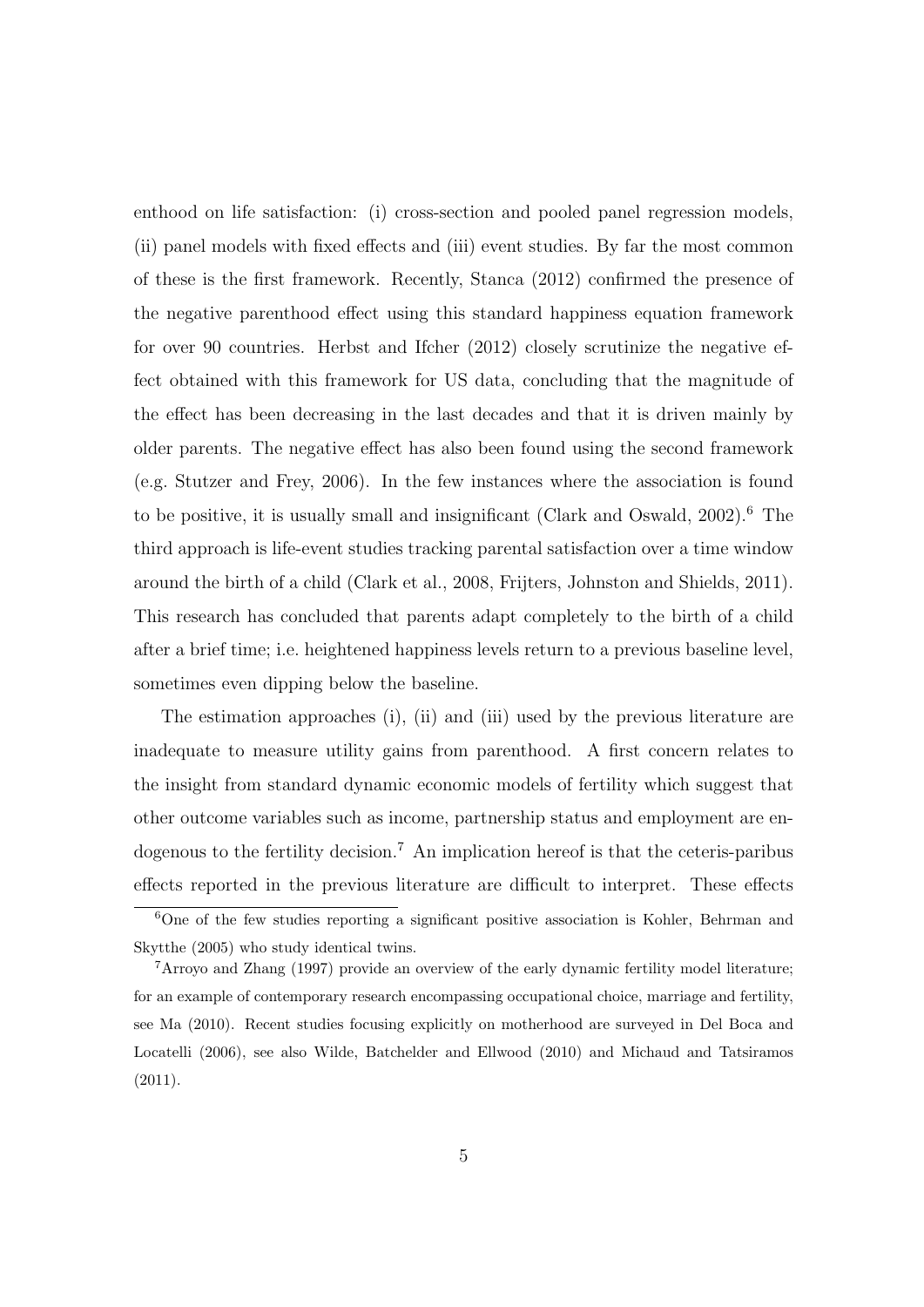represent an ex-post comparison of satisfaction between parents and individuals with no children at the same values of other outcomes, when optimally these outcomes will differ precisely as a consequence of the parenthood decision.<sup>8</sup> Indeed, Herbst and Ifcher (2012), who extensively assess the robustness of the traditional happiness-equation estimates of the parenthood effect, find that the estimates are quite sensitive to the inclusion of different sets of covariates, a typical result when conditioning on mediator variables which are part of the channels through which the effect runs.

The second important concern relates to the selection into motherhood. In approach (i), most of the individuals observed without children are on their way of becoming parents. The self-selection we identify in our analysis implies that using such prospective parents' satisfaction as a counterfactual outcome for parenthood is misleading. In this standard approach, prospective parents are censored and their outcomes attributed to non-parents, and therefore the average satisfaction level of childless adults is overestimated. Moreover, the dynamics of self-selection we find also affect approaches (ii) and (iii). In these approaches the effect of parenthood is identified by comparing pre- and post-birth satisfaction levels of mothers. Given the heightened pre-birth happiness of mothers during the five years foregoing first birth, individual fixed effects are biased upwards and induce a negative bias in the effect of interest. In life event studies this distortion is amplified because such studies usually use a window of only two or four years around the event "birth of a child."

A careful study into the effect of motherhood on satisfaction needs to account for these methodological issues, and we propose estimation strategies which do so. First, we construct a completed fertility decision sample consisting of women whose completed fertility is observed. This ensures the correct classification of women

<sup>8</sup>Figure A in the Appendix illustrates this point by plotting working hours over the life cycle for women remaining childless and mothers with age at first birth 28.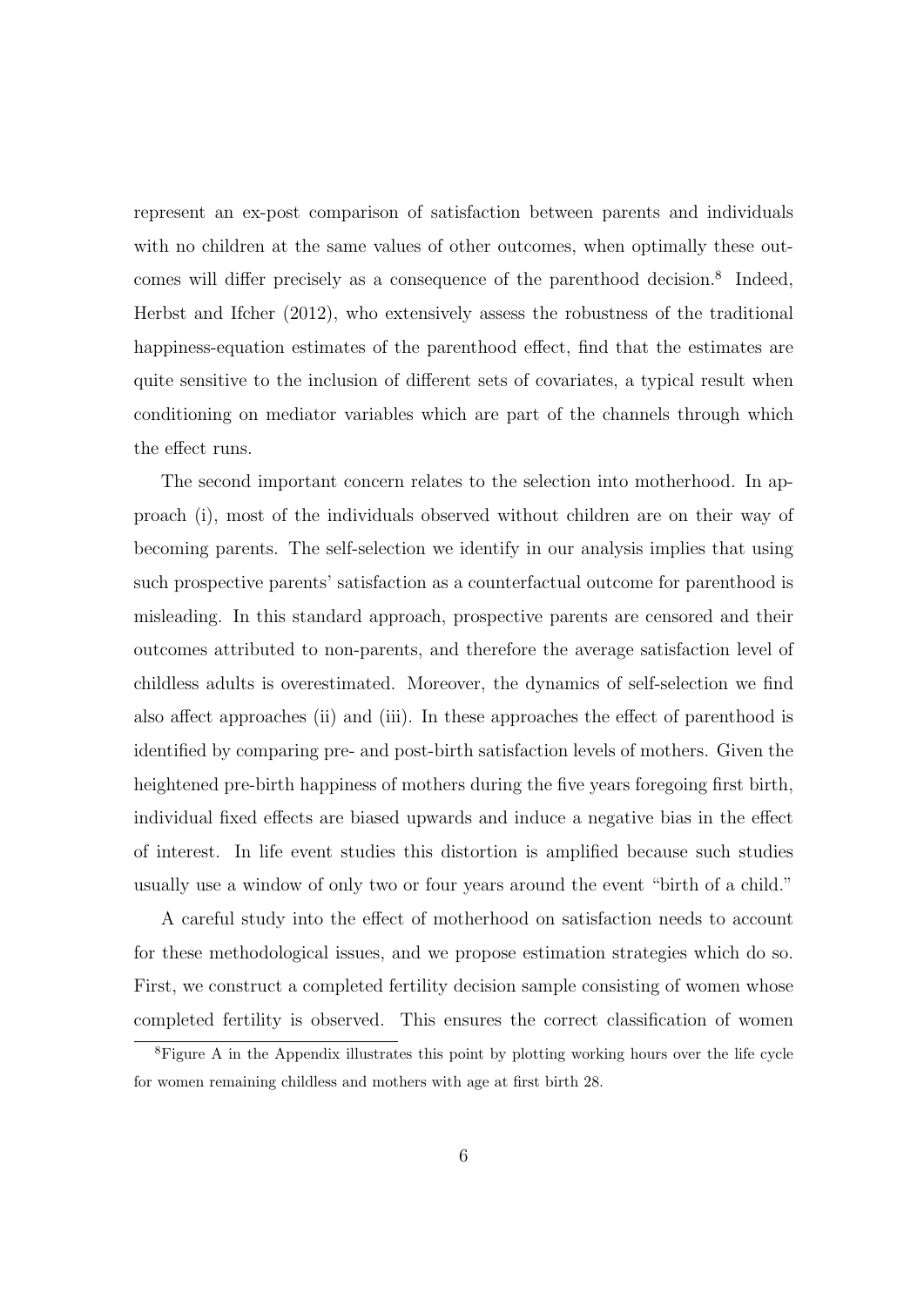which are about to become mothers (to whom we simply refer to as mothers henceforth) and of women which are never to have children (to whom we refer to as non-mothers). Second, we establish comparability on observable characteristics, such as income, partnership status, etc., between mothers and non-mothers before mothers first gave birth to a child. Third, and most important, we account for the five-year-long increase in mothers' life satisfaction that precedes birth of the first child with two different identification strategies. On one hand, we construct a suitable control group for mothers from comparable non-mothers who experienced a satisfaction path similar to that of mothers before first birth. On the other hand, we compare mothers' life satisfaction after birth to their own life satisfaction levels before the onset of the five-year selection period.

For both these approaches we estimate the effect of motherhood for every year from first pregnancy to twenty years after transition to motherhood. We find the satisfaction gain of mothers to be positive throughout. The results are robust and similar for the various estimation strategies we propose, including nearest-neighbor matching and regressions with and without fixed effects, confirming the importance to account for self-selection into motherhood. Large effects occur in the first years after transition to motherhood and are followed by a stabilization at a moderate level. We use the estimates to obtain a monetized net present worth of motherhood, finding the compensating variation of motherhood to lie roughly between one and two net yearly household incomes, depending on the estimates and discount rates used.

This paper is organized as follows. In section 2 we investigate selection into motherhood. Our methodological approaches tackling selection into motherhood are explained in section 3. Section 4 contains our main regression results, and compares them to results obtained using traditional approaches. In section 5 we explore further aspects related to fertility and life satisfaction, such as the effects at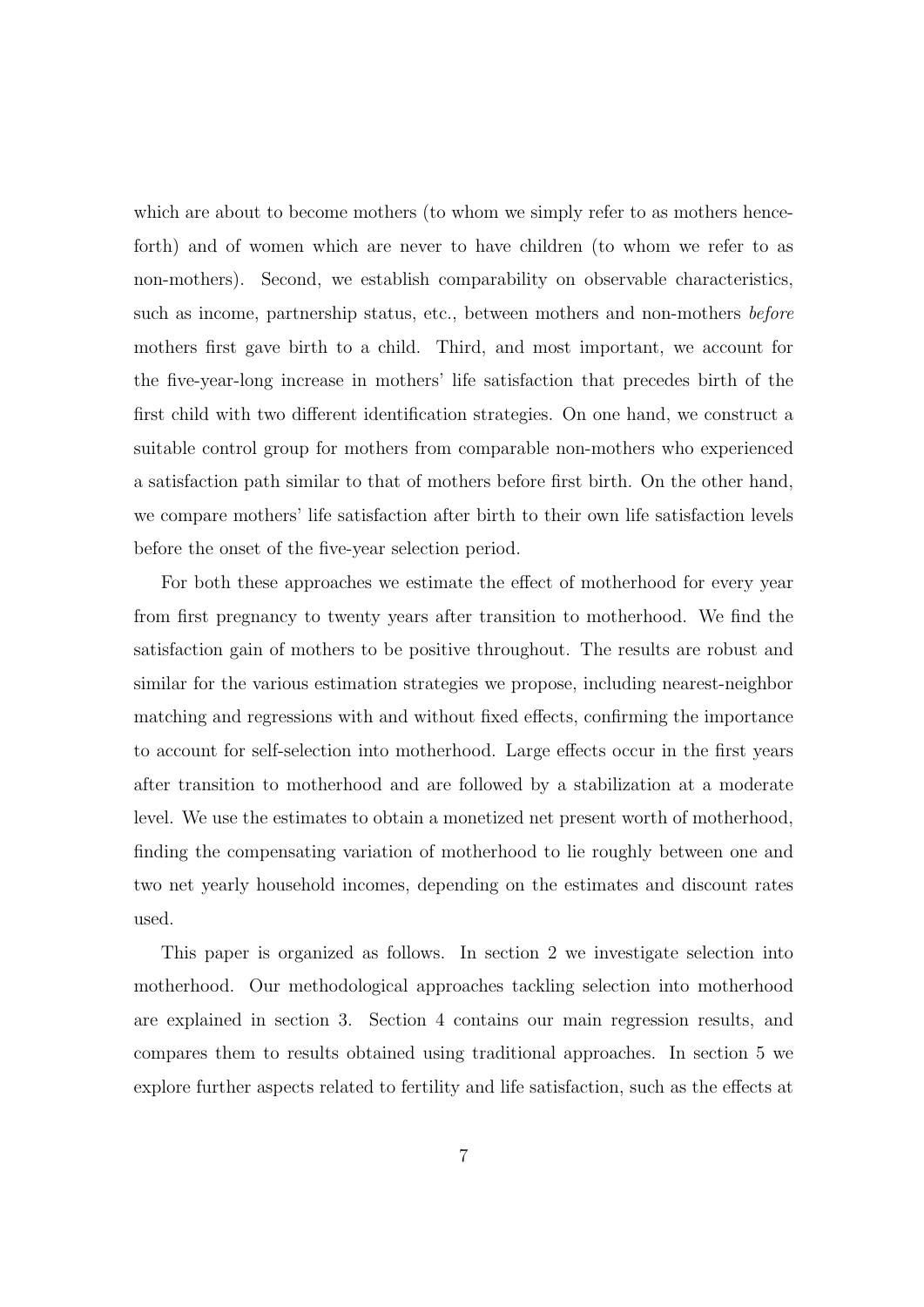different ages of first birth, the effect for single-child and multiple-parity mothers, and the effect among fathers. Section 6 contains a concluding discussion.

### 2 Self-selection into motherhood

We use data on women from the German Socio-Economic Panel (GSOEP). The extended time dimension of the panel (twenty-five years in total) allows us to observe long periods of women's lives. In particular, we are able to identify women which later end up with a completed fertility of zero and study their satisfaction including the period of fertile years. The dashed line in Figure 1 presents the average satisfaction path of such non-mothers. Life satisfaction decreases until about the age of 55, and increases afterwards.<sup>9</sup> The solid line plots satisfaction of mothers delivering their first child at age 28. While satisfaction paths are similar after the age of 40, mothers' life satisfaction shows a pronounced peak around the year of first child's birth. Such an evolution of the satisfaction path is quite typical for mothers. The peak would be blurred, however, if the average satisfaction path for mothers with different ages at first birth was plotted.

 $---$  Figure 1 about here  $---$ 

Mothers' satisfaction path in Figure 1 is also clearly above non-mothers' path before and after transition into motherhood. While in this raw contrast the positive difference after first birth hints at possible satisfaction gains of motherhood, the prebirth differences suggest that a more rigorous analysis of self-selection of mothers is needed.

We examine differences in pre-birth life satisfaction to study whether there is positive or negative selection on unobservable qualities conditional on observable

<sup>9</sup>Such U-shapes of satisfaction-age curves are common in the literature, cf. Van Landeghem (2012) and Wunder et al. (2011) for recent overviews.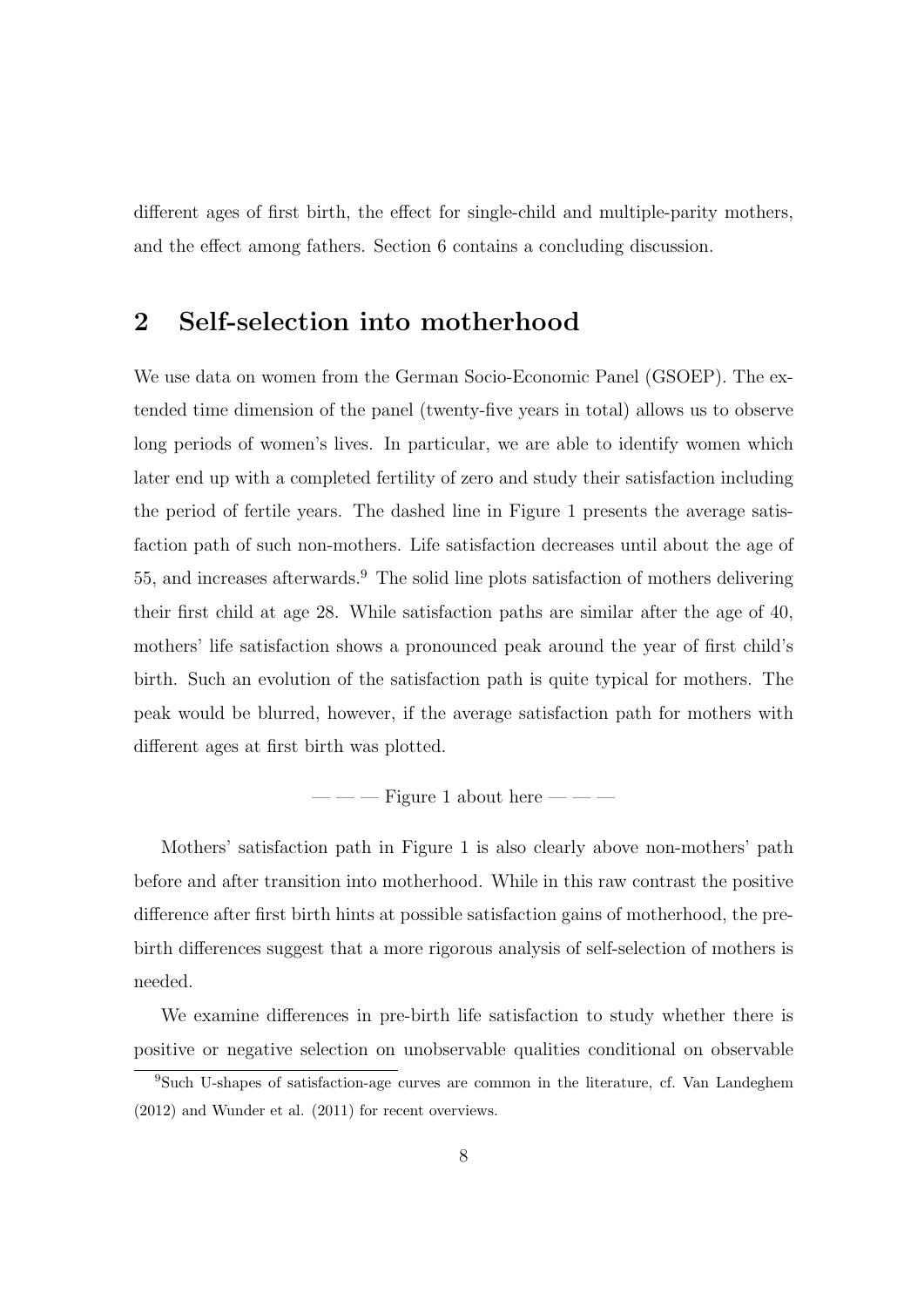characteristics. Again, we focus on women with observed completed fertility. Fertility is defined as completed by age 41. In our data, 99.8 percent of all mothers had given birth by that age. To identify the evolution before first birth precisely, we use information on the month of first child's birth and the months in which prospective mothers were surveyed in the years prior to first birth. This allows us to compute time to first birth in months. Details on the data are given in Appendix A2.

We regress self-reported life satisfaction on indicators of number of months to first birth and control variables:

$$
ls_{it} = \alpha + \text{months to birth}'_{it}\beta + \text{age}'_{it}\gamma + \mathbf{x}'_{it}\delta + \varepsilon_{it},\tag{1}
$$

where  $ls_{it}$  is life satisfaction for individual i in wave t on a 11-point Likert scale. The vector **months to birth**<sub>it</sub> consists of dummy variables, one for each month before first birth. An element takes the value one if a mother was surveyed during that specific month before birth of her first kid. All elements of **months to birth**<sub>it</sub> are equal to 0 for non-mothers. The regression controls for age with a full set of dummy variables  $\text{age}_{it}$ . Accounting flexibly for age is indispensable in the context of fertility. The vector  $\mathbf{x}_{it}$  includes further control variables.<sup>10</sup> The variable  $\varepsilon_{it}$  is the regression error.

### $-$  Figure 2 about here  $-$

Figure 2 visualizes the estimates of the parameters of interest in model (1) for the last seven years before first birth. The solid line shows average predicted life satisfaction for mothers. The dashed and dotted lines depict predicted life satisfaction for non-mothers using the covariate distribution of mothers. The regressions represented by the dashed and dotted lines differ by the number of included control

<sup>&</sup>lt;sup>10</sup>The further control variables are: survey year, number of years in panel, education, relationship status, household members, working hours and household income. Appendix A0 contains a detailed description of the included terms.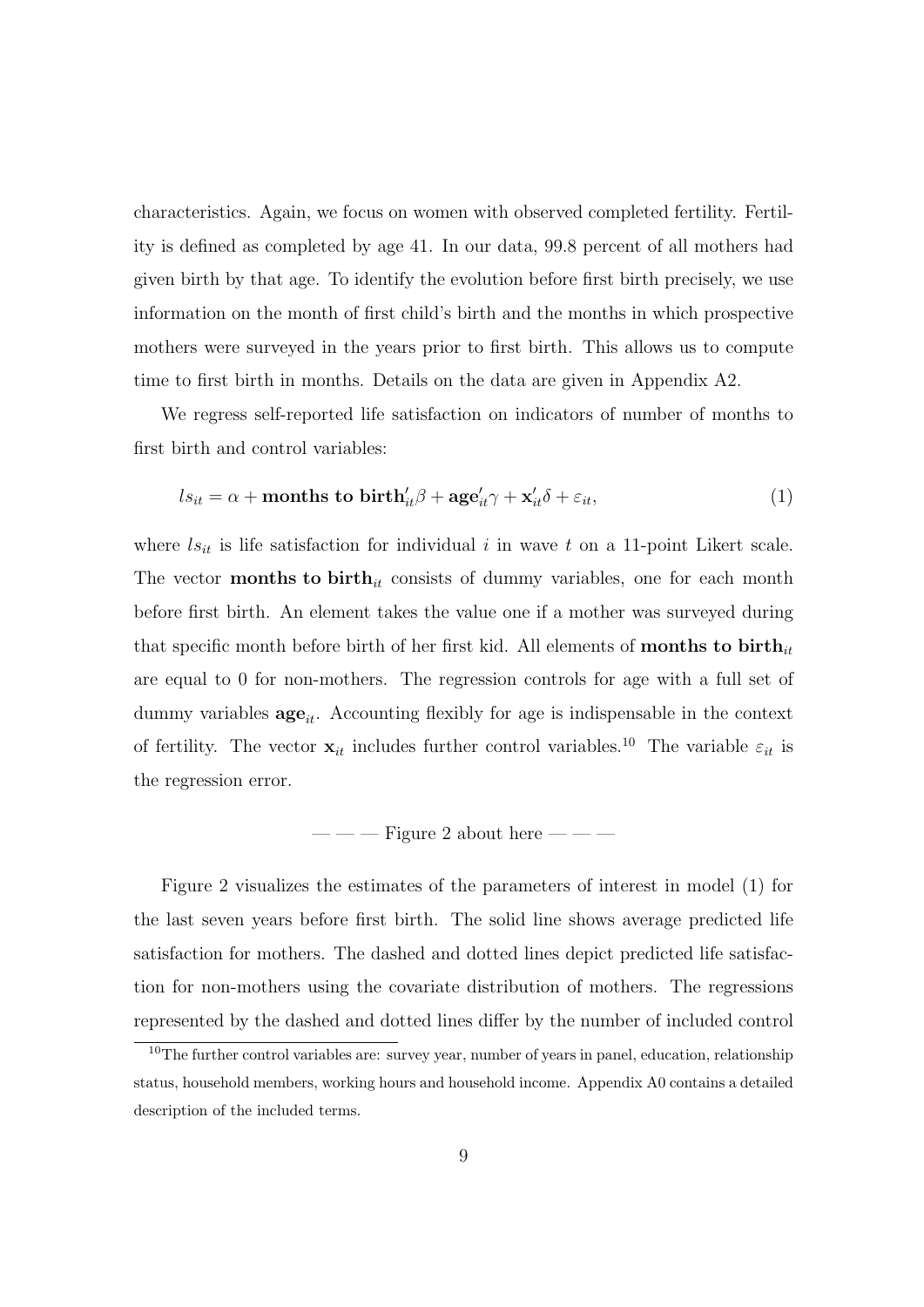variables. Whereas the former only controls for survey year and years in panel, the regression of the dotted line also controls for the full set of socioeconomic controls. There is little difference between mothers' and non-mothers' life satisfaction until five years before birth. From that point on mothers' satisfaction increases steadily. The growth of the satisfaction path steepens around one year before birth. Women surveyed in the month before birth of their first child report on average a one point higher life satisfaction than comparable non-mothers. $^{11}$ 

The gradual increase in mothers' satisfaction could be the result of positive life events which are conducive to the decision to start a family (marriage, increased household income, etc.). However, the socioeconomic variables in  $x_{it}$  explain surprisingly little of the gap before first birth, as the dotted line shows. This indicates the presence of substantial positive selection on unobservables. If mothers' life satisfaction decreased after transition, this self-selection would lead standard regression approaches to underestimate the effect of motherhood.

Table 1 contains regression results which confirm the stylized facts visible from Figure 4. The estimates correspond again to model (1), but the large number of monthly indicators has been collapsed into three periods: pregnancy, from pregnancy to five years before first birth, and before five years.<sup>12</sup> Mothers and non-mothers start out having virtually the same expected happiness. Some difference is visible in the years before birth. Pregnancy is characterized by large satisfaction gains.<sup>13</sup>

 $---$  Table 1 about here  $---$ 

To investigate selection further, we use information on planned and unplanned pregnancies which is available for a subsample of the GSOEP, and replicate Figure

 $11$ The lines plotted in Figure 4 have been smoothed, which makes the effect appear smaller.

 $12$ The last period goes beyond the limit of seven years shown in Figure 4. The earliest observations are up to 20 years before first birth. However, the number of observations diminishes very fast with increasing time to first birth.

<sup>13</sup>We also replicated these estimations using yearly birth data and obtained very similar results.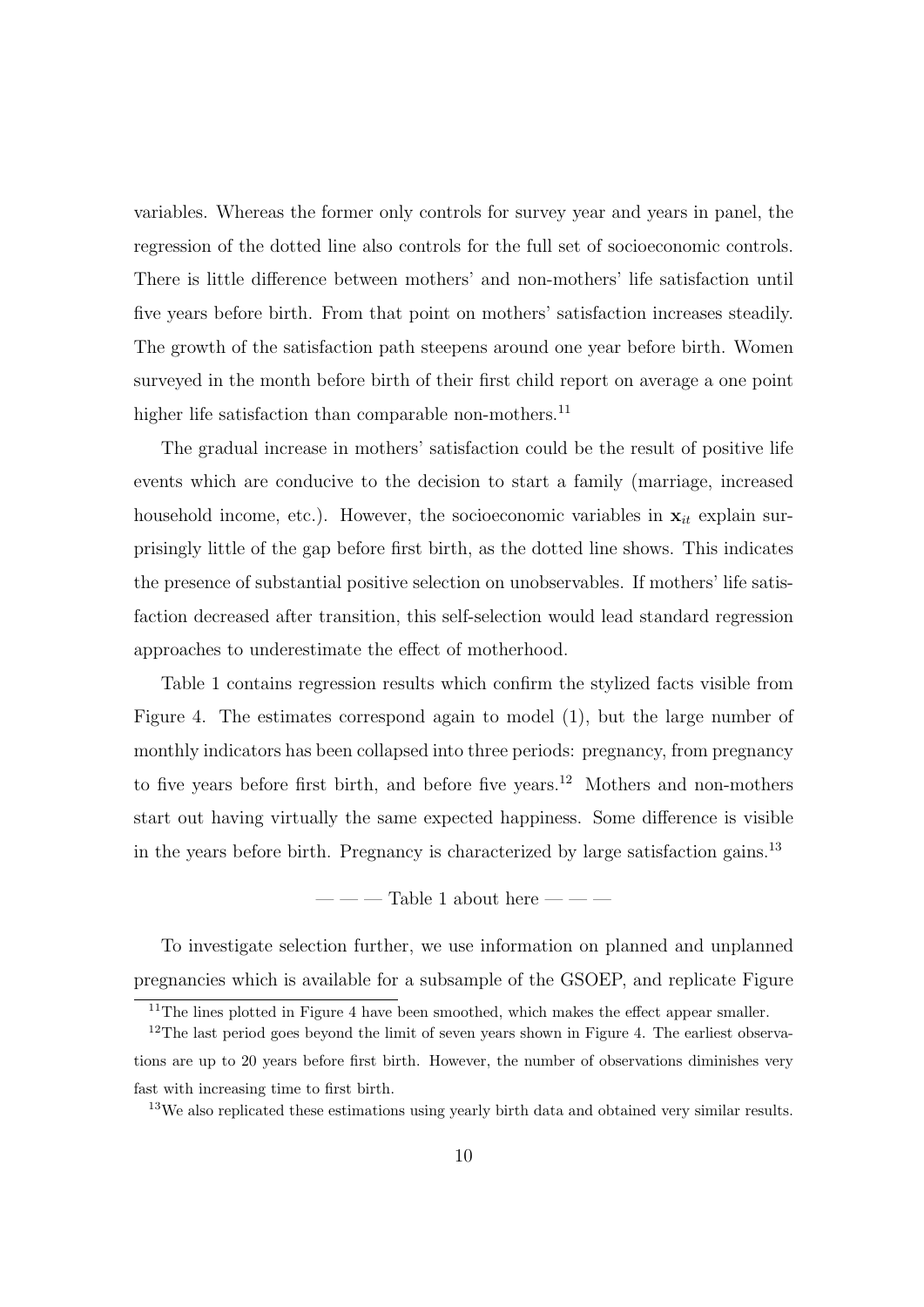2.<sup>14</sup> The vector containing months to first birth is interacted with an indicator whether the pregnancy was planned or not. Figure 3 plots the results. Mothers with planned pregnancies – the large majority – exhibit the same increasing trend as before. Mothers with unplanned pregnancies have lower average satisfaction. The path is also more volatile, but this might be a consequence of the small sample size. Up to the pregnancy period, there is little evidence for a trend in their satisfaction. However, the evolution during pregnancy mirrors that of planned motherhoods.

Since the pregnancy effect is present in unplanned motherhoods and similar to that of planned motherhoods, we will treat this "anticipation" as part of the satisfaction gains due to motherhood. In contrast, we view the satisfaction differences in the period five years before first birth up to pregnancy as the result of positive selection on unobservables which we seek to account for directly in our estimations.

 $---$  Figure 3 about here  $---$ 

### 3 Empirical strategy

We propose three different empirical approaches that embed the increase in life satisfaction during the five years prior to first birth. The first two approaches contrast the life satisfaction trajectory of prospective mothers from pregnancy on with the trajectory of a comparable non-mother. These empirical strategies are (i) a nearest neighbor matching estimator that pairs mothers to the most similar non-mothers in terms of pre-birth covariates and pre-birth life satisfaction, and (ii) a regression which controls for pre-birth covariates and the average pre-birth life satisfaction trend and level. Intuitively, both approaches identify the effect of motherhood by comparing future life satisfaction of similar women who experience the same evo-

 $14$ The women in this subsample are from younger cohorts. For further details refer to Appendix A3.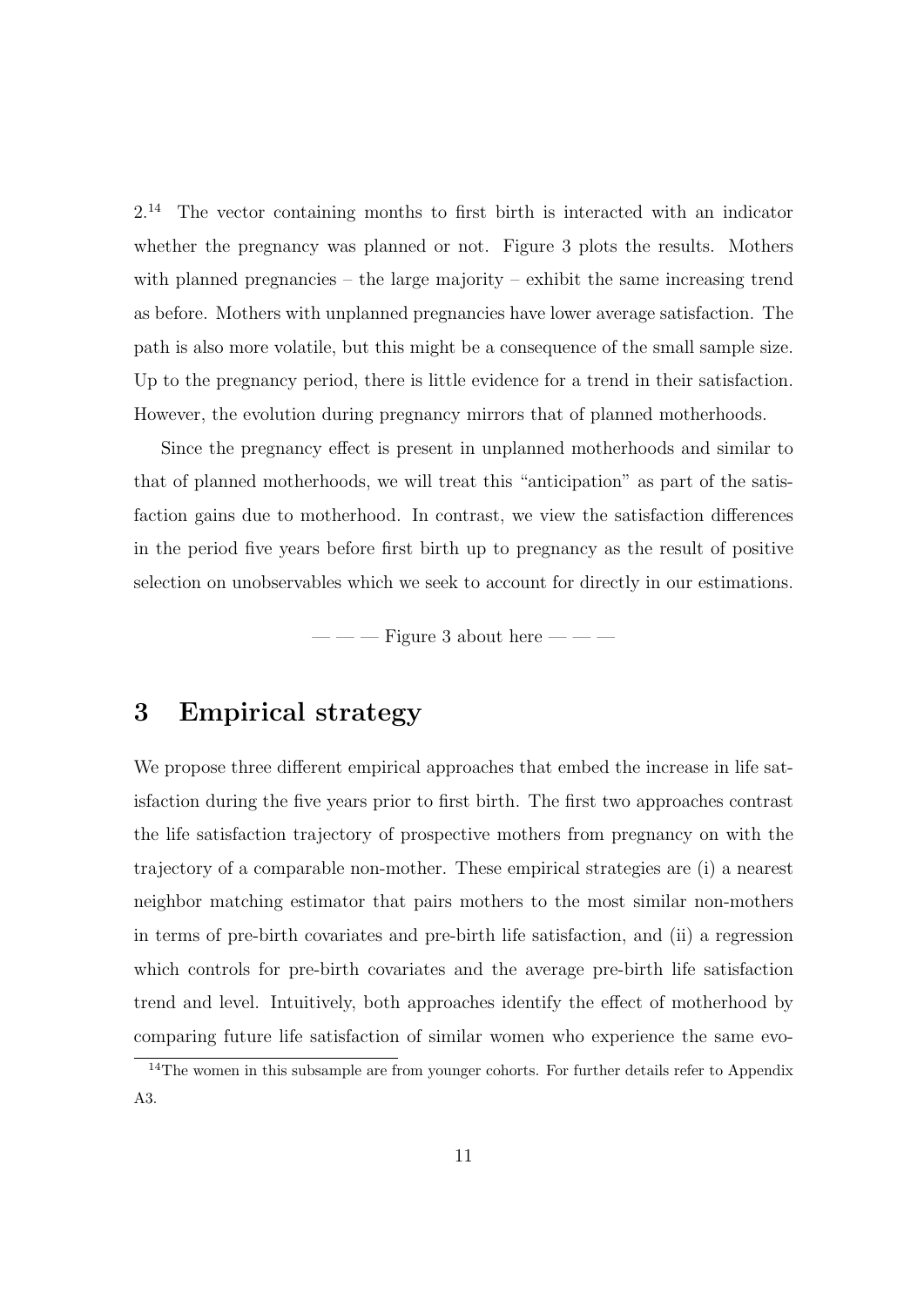lution of happiness, but only some of these women become mothers. The third approach does not rely on a comparison between mothers and non-mothers, but exploits intrapersonal variation. A fixed effect regression with dummy variables for the last five pre-birth years is proposed. This strategy estimates the effect of motherhood on life satisfaction by contrasting mothers' life satisfaction after birth to levels reported prior to the five year long satisfaction increase. Whereas all three regression models differ, all of them preclude self-selection of mothers to affect the estimation of the motherhood effect. The yearly effects can be estimated for the pregnancy period and the first twenty years following birth. While the analysis is restricted to this window owing to the requirement to observe mothers five years before first birth, Figure 1 suggested that satisfaction paths of mothers and non-mothers converge in later years anyhow.

### 3.1 Nearest neighbor matching

We employ the nearest-neighbor matching estimator with bias correction proposed by Abadie and Imbens (2002; see also Abadie et al., 2004). We match mothers and non-mothers based on age at first birth, values of socioeconomic covariates in the year before birth, and life satisfaction during five, four, three and two years before birth.<sup>15</sup> For instance, consider a hypothetical exact match: A mother with age at first birth 25 is matched to a 25 year old non-mother; both had the same socioeconomic variables at age 24, and both have had the same life satisfaction trajectory from age 20 to 23. Non-mothers can be used to match various ages of first birth. In the previous example, the same non-mother at age 26 can serve as a match to a mother with age at first birth 26. In that case, non-mother's covariates

<sup>15</sup>We use the same socioeconomic variables as before: relationship status, working hours, education, household members, household income. In addition we match on survey wave and years in panel.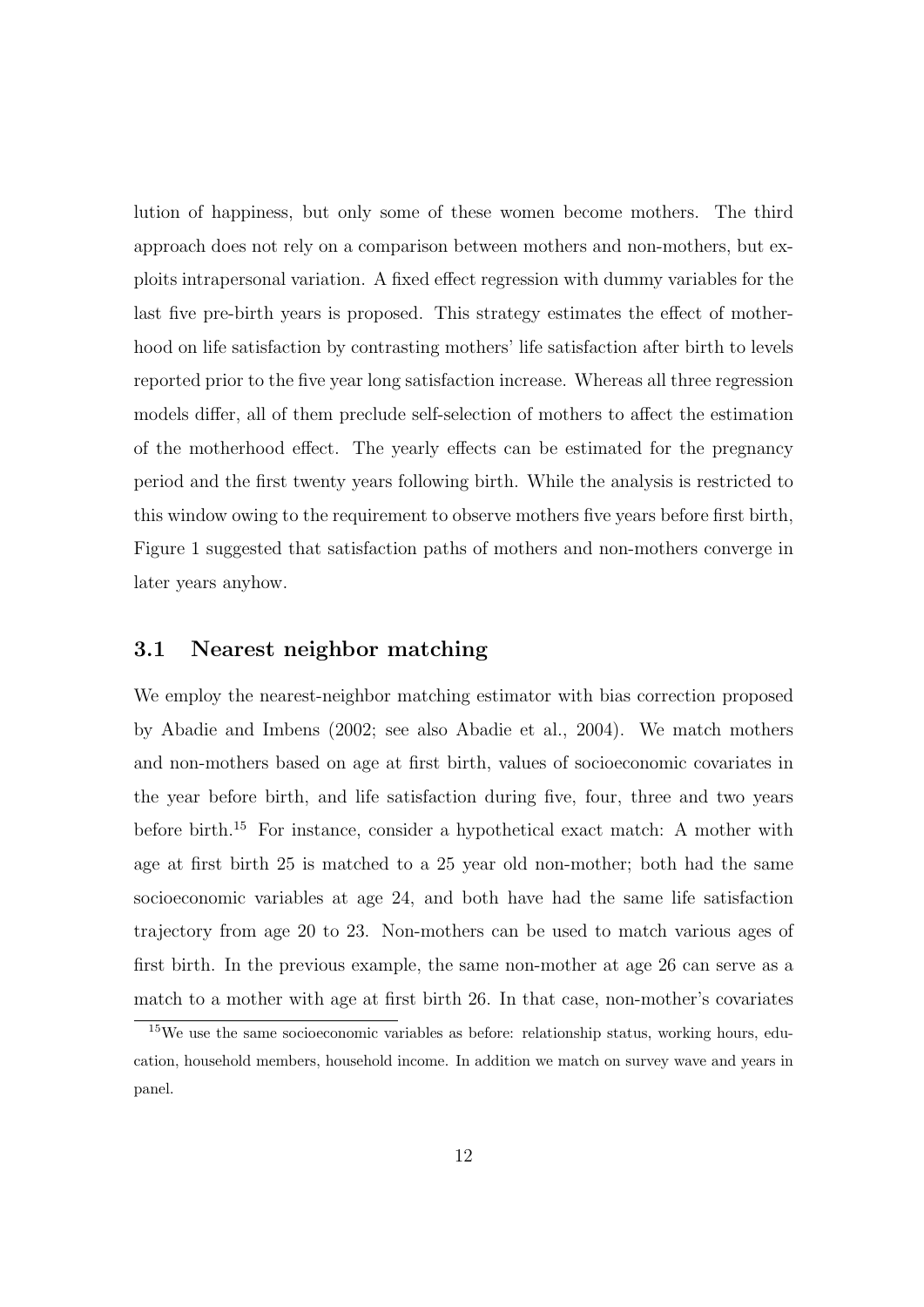are measured at age 25 and past life satisfaction is measured from age 21 to 24. In practice, there are no exact matches over the whole set of conditioning variables, and we match exactly on past life satisfaction paths while using the four nearest matches in terms of Mahalanobi distance for the remaining variables.<sup>16</sup>

For every age of the first born child  $p = -1, 0, 1, 2, \ldots 20$ , the matching estimator of the motherhood satisfaction effect reads:

$$
\beta_p = \frac{1}{N_p} \sum_{i=1}^{N_p} l s_{ip} - \hat{l} s_{ip}.
$$
\n(2)

The variable  $\hat{l} s_{ip}$  denotes mother *ip*'s predicted life satisfaction if she would not have a child. It equals  $\frac{1}{4} \sum_{j \in J_i}^4 l s_{jp}$ , where  $J_i$  is the set of the four most similar individuals to mother i from the group of non-mothers.  $N_p$  is the number of mothers observed  $p$  years after first delivery. Thus, the effect  $(2)$  can be interpreted as the average treatment effect on the treated for the "treatment" motherhood.

### 3.2 Regression using past satisfaction levels and trends

Similar in spirit to the matching estimator, this regression contrasts mothers and non-mothers conditioning on pre-birth satisfaction levels and trends. As before, nonmothers were assigned to all possible ages of first birth in order to determine "prebirth" realizations of their covariates and "post-birth" satisfaction. The regression equation is

$$
ls_{it} = \alpha + m_i \cdot \mathbf{yab}_{it}'\beta + \mathbf{yab}_{it}'\gamma + \theta_1 avg(pls)_i + \theta_2 tr(pls)_i + \mathbf{x}_{it}'\delta + \varepsilon_{it}.
$$
 (3)

The variable  $m_i$  is an indicator that equals one for mothers and zero for non-mothers. The vector  $\mathbf{yab}_{it}$  contains a set of dummy variables for "years after first birth"

<sup>16</sup>Details on the dataset are discussed in Appendix A4. Mahalanobi distance is the Euclidean distance between all matching variables weighted by their inverse covariance matrix (cf. Abadie and Imbens, 2002). Our results are robust to the use of other number of nearest neighbors, such as the single nearest, two and six nearest neighbors.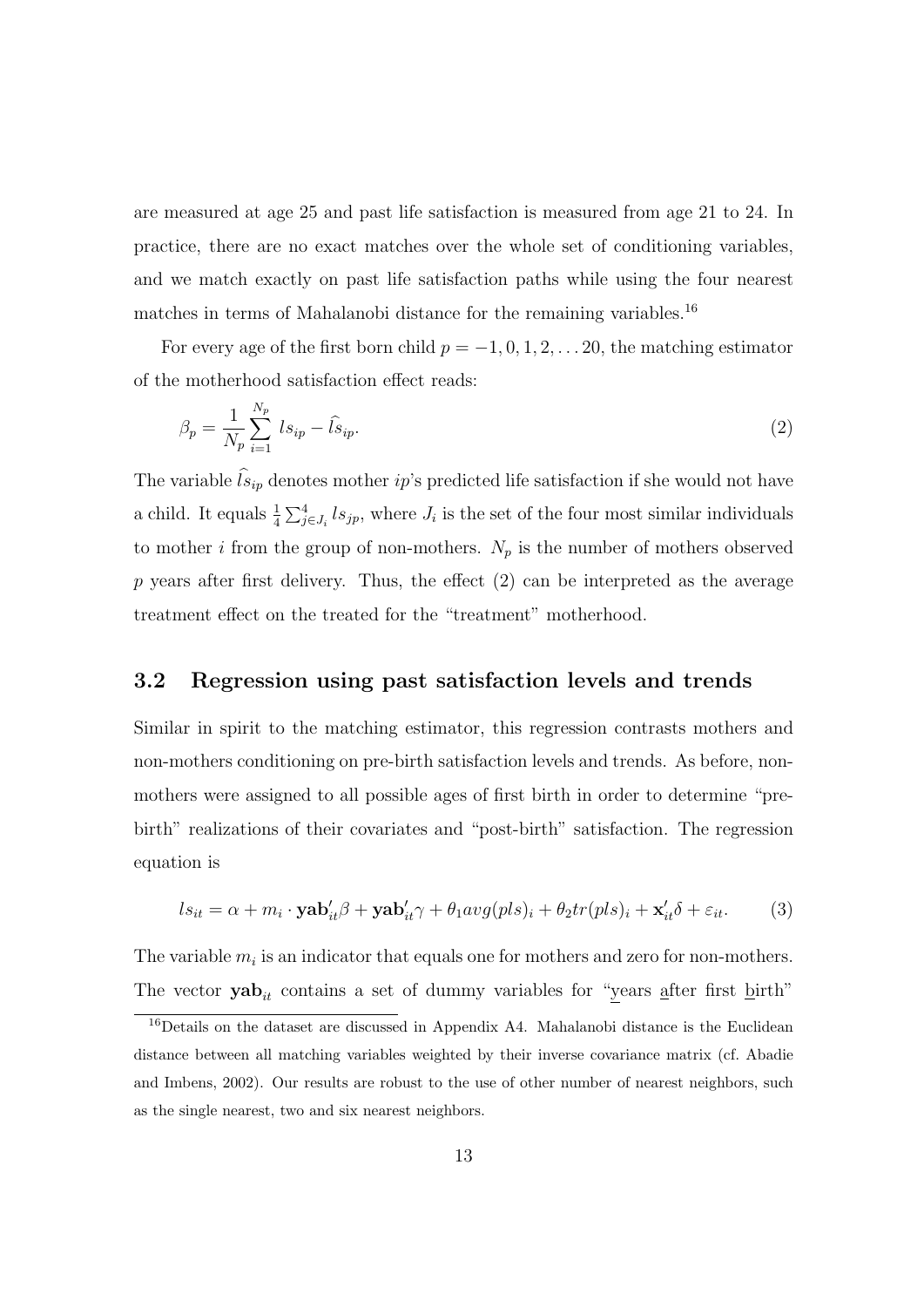ranging from -1 to 20. The motherhood variable  $m_i$  is interacted with  $\mathbf{yab}_{it}$ . Thus, mothers' satisfaction path relative to non-mothers during pregnancy and the next twenty years is captured by  $\beta$ . The variables  $avg(pls)_i$  and  $tr(pls)_i$  control for prebirth differences in satisfaction two to five years before birth;  $avg(pls)_i$  is the average part life satisfaction level and  $tr(pls)_i - tr$  stands for trend– is the average yearly change in satisfaction. The vector  $x_{it}$  contains all socioeconomic covariates one year before birth as well as survey year and number of interviews.<sup>17</sup>

Such an analysis places heavy demands on the data. At least four observations per woman need to be available to be included in the estimation sample; mothers must be surveyed before and after giving birth to their first child.<sup>18</sup>

## 3.3 Fixed effect regression accounting for the anticipation effect

In contrast to the first two estimation strategies the fixed effects regression exploits intrapersonal variation only to identify the effect of motherhood. Hence, this approach does not rely on a contrast between two non-randomly selected groups from the population and controls for time-invariant individual-specific unobserved heterogeneity, such as personality traits. We implement the following specification:

$$
ls_{it} = \alpha_i + \mathbf{afc}_{it}'\beta + \mathbf{age}_{it}'\gamma + \mathbf{pre}_{it}'\theta + \mathbf{x}_{it}'\delta + \varepsilon_{it}
$$
\n(4)

The vector  $\mathbf{a} \mathbf{f} \mathbf{c}_{it}$  contains a set of dummy variables for "age of first child" ranging from -1 to 20. All elements of  $\mathbf{a} \mathbf{f} \mathbf{c}_{it}$  are zero for non-mothers; i.e. non-mothers contribute to the identification of the parameters of other covariates only. The

<sup>&</sup>lt;sup>17</sup>Robustness checks were performed lagging covariates three and five years, producing virtually no changes in the results.

<sup>&</sup>lt;sup>18</sup>The resulting dataset is described in Appendix A5. Replacing average level and average trend with satisfaction lags as in the matching approach reduces the estimation sample further. Our results are robust to such a specification, too.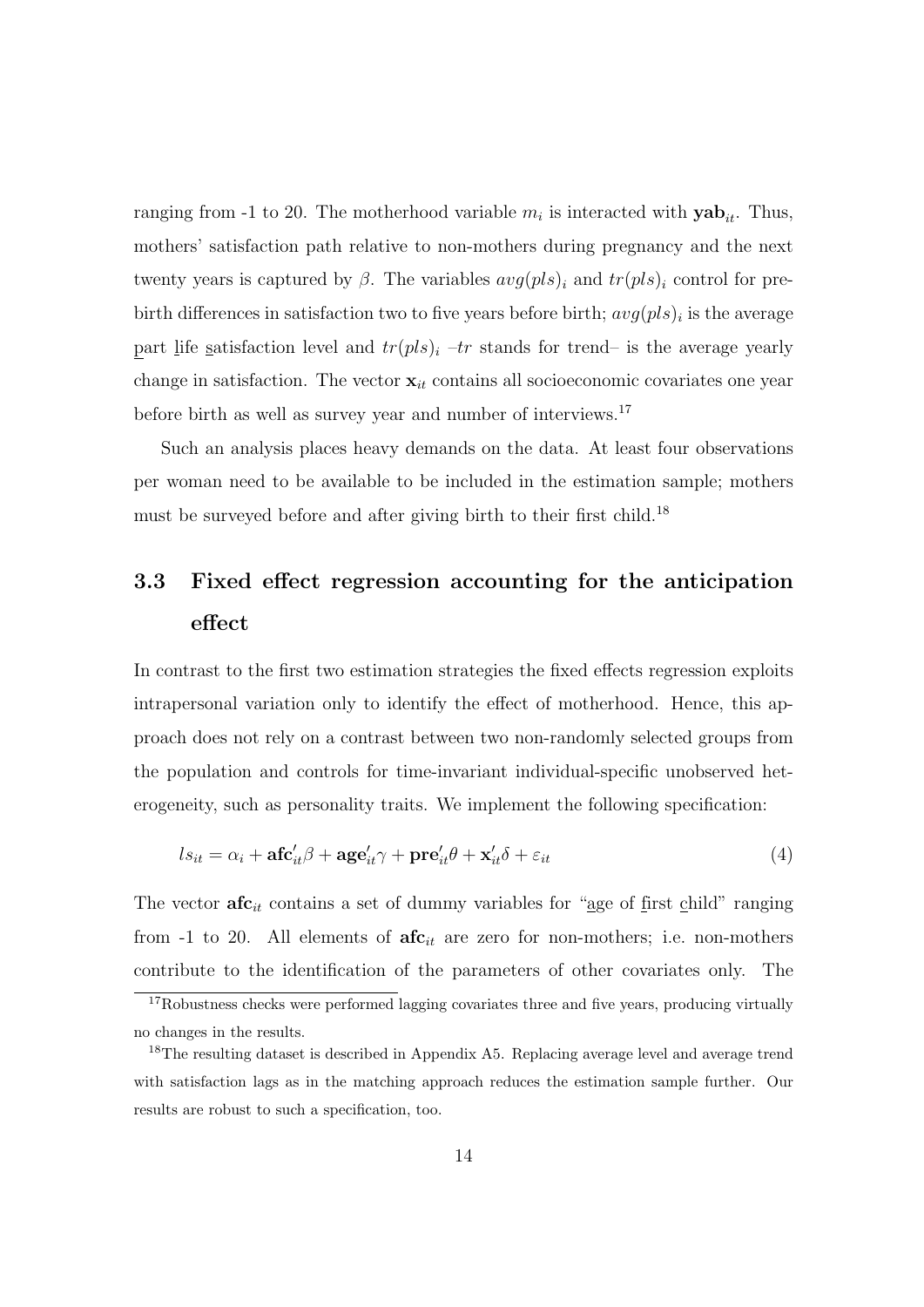model is similar to the regression with past satisfaction level and trend. However, pre-birth covariates and controls for pre-birth satisfaction paths are missing because parameters of time invariant variables are not identified anymore (reducing  $x_{it}$  to controls for survey year and years in panel). They are absorbed into the fixed effects  $\alpha_i$ . In order to account for the heightened levels of satisfaction during the five years preceeding birth, i.e. to avoid overestimation of individual fixed effects, a set of four dummy variables is included in the regression  $(\mathbf{pre}_{it})$ , indicating each of mothers' four years of the anticipation period before pregnancy.<sup>19</sup>

Out of the three regression models, the fixed effect regression is the least demanding on data. All observations, no matter how long in the sample and whether observed before or after birth can be used to identify at least part of the motherhood effect's dynamics, resulting in a visibly increased sample size.<sup>20</sup>

### 4 Results

### 4.1 Main results

Figure 6 shows the estimated effects of motherhood for the year before birth of the first child and for the following twenty years. The figure presents results for the three approaches discussed in section 3. The solid line depicts the results of the fixed effects estimation. The dashed and the dotted line, show the results of the regression with past satisfaction level and trend, and the results of the matching approach. An effect in the order of one third point, for example, five years after first child's birth, describes an average life satisfaction difference between mothers and non-mothers of 0.3 points on the 11-point scale. The point estimates used to produce the graph, the corresponding standard errors, and more details on the regressions

<sup>&</sup>lt;sup>19</sup>For non-mothers, all elements of  $pre_{it}$  are equal to zero.

<sup>20</sup>The data is detailed in Appendix A6.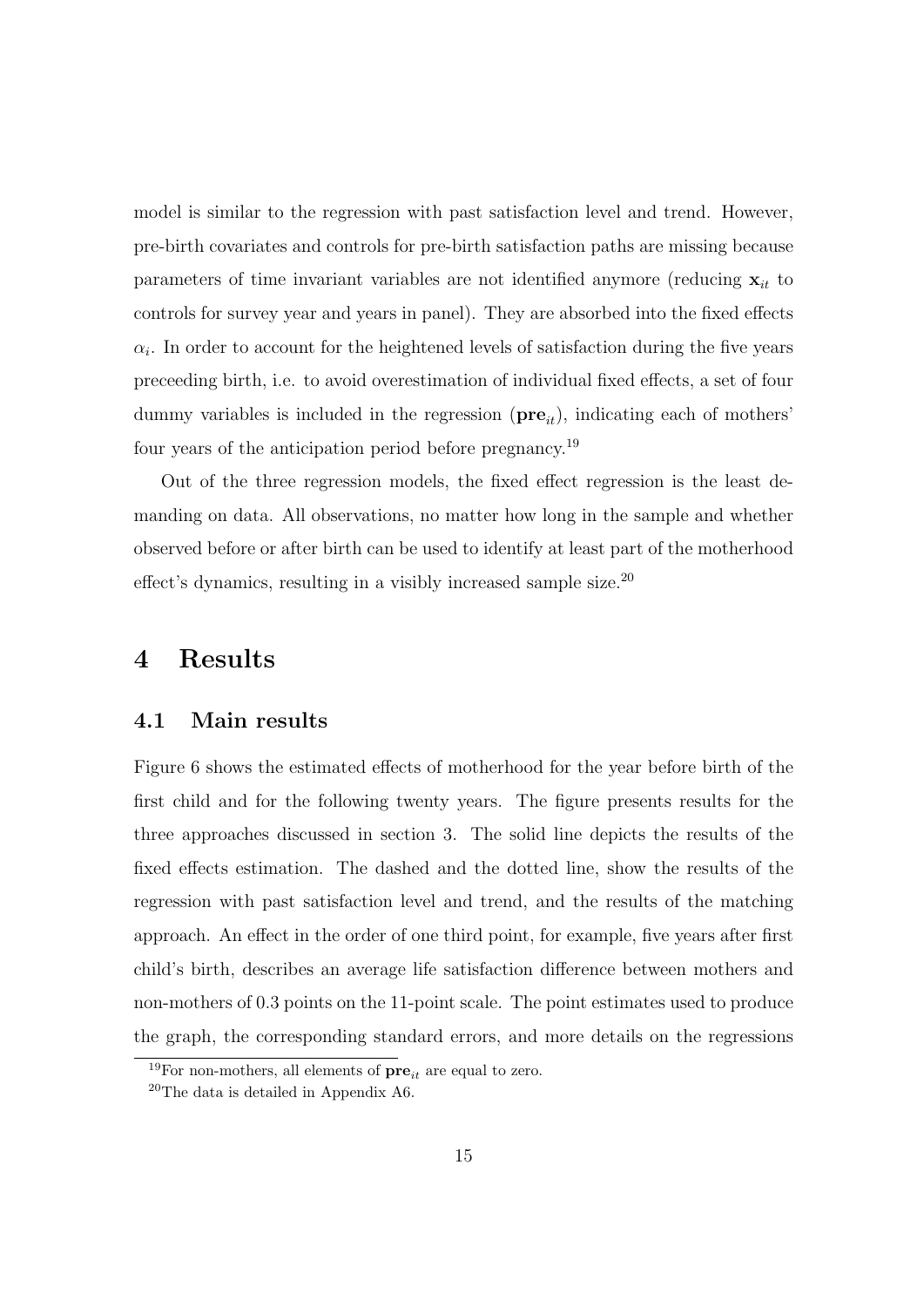can be found in Table B (Appendix B).

 $---$  Figure 6 about here  $---$ 

All three strategies lead to strikingly similar results, especially in the first years after delivery. The figure shows that prospective mothers are happier compared to non-mothers one year before childbirth. The maximum life satisfaction difference between mothers and non-mothers is reached in the year of delivery. The effect is then over half a satisfaction point. The point estimates lie between 0.52 and 0.56 (see Table B). This is a substantial effect compared to the influence of other standard variables in happiness regressions like income or age. The difference in life satisfaction between mothers and non-mothers diminishes with age of the first born child, a sign of adaptation. However, the effect remains positive over the first twenty years of motherhood. The hypothesis that motherhood has no effect on life satisfaction, thus that all shown coefficients are equal to zero, is clearly rejected by an F-test (see Table B). However, even in the fixed effects regression, which gives the most precise estimates, only the coefficients capturing the effects during the year of birth and one year before and after birth are individually significant at the 5% level. The imprecise estimates, evoked by the small number of women who are observed before and some time after childbirth, are also the most likely explanation why the point estimates of the different approaches slightly diverge in late years. Against the picture drawn in previous studies, these results suggest that once mothers are compared to ex-ante similar non-mothers, motherhood affects life satisfaction positively.

### 4.2 Comparison to previous approaches

Previous studies which looked at the association between children and life satisfaction have found mostly a negligible or negative motherhood effect. To see whether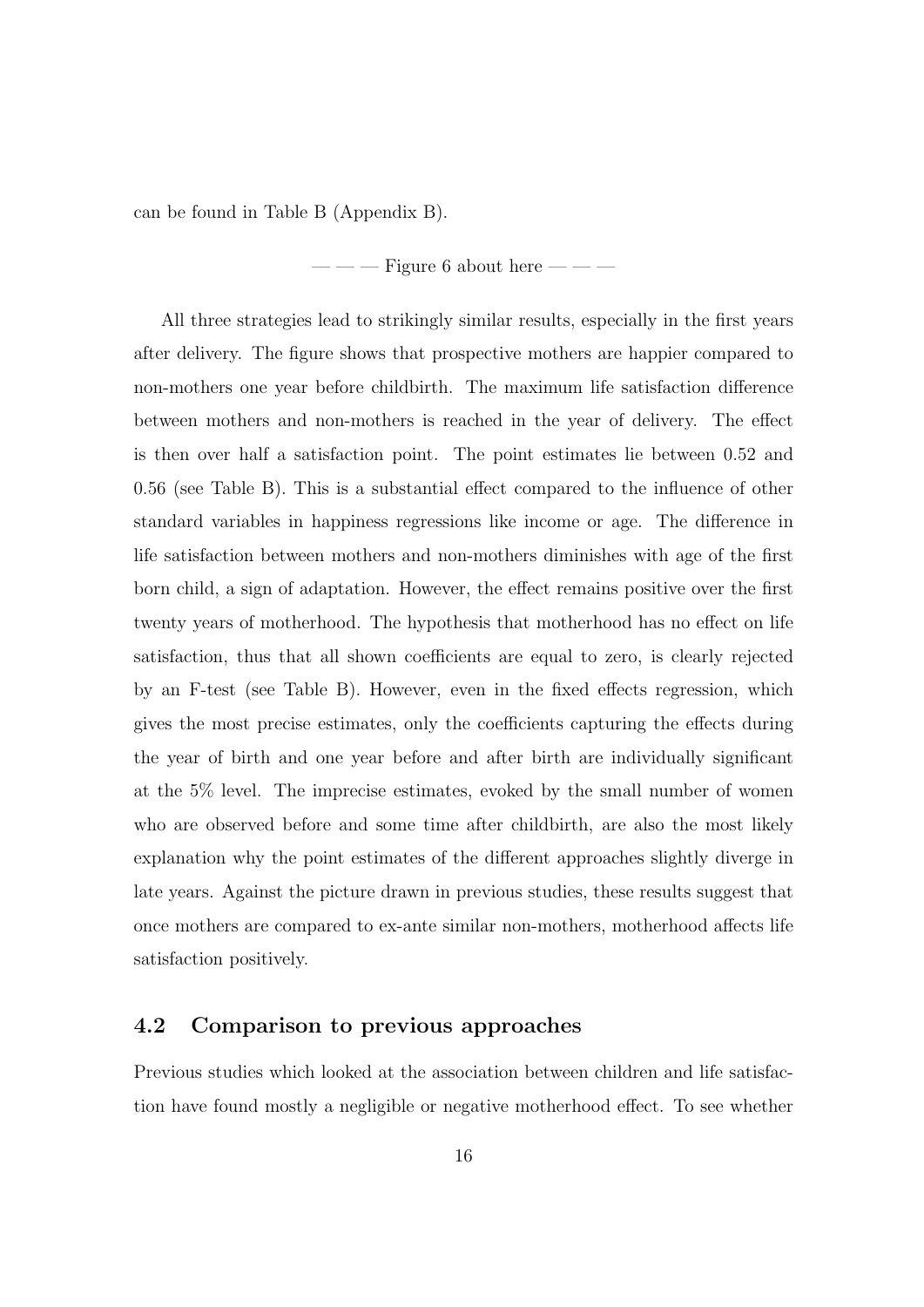our results are driven by our special sample restrictions or by the different identification strategy, we replicate regressions as they are typically found in the literature with the samples used in this study. Thus, motherhood is identified through a dummy variable indicating the presence of at least one child in the household; and contemporaneous realizations for all control variables are employed. For all samples a regression with and without fixed effects is estimated. Table 2 reports the results from estimating such a life satisfaction model. The first two columns with heading "Transition sample" contain the estimates for the sample which was used for the matching approach and the regression with controls for past satisfaction. Column three and four ("FE sample") present the results with observations used in the fixed effects regression. The last two columns ("GSOEP") present results using all women that have participated at least once in the GSOEP.

 $---$  Table 2 about here  $---$ 

Five out of six estimates are negative and all of them are insignificant, regardless whether fixed effects are included or not. Thus, the standard approach is unable to detect the positive effects of motherhood clearly present when comparing life satisfaction paths of mothers to that of ex-ante similar non-mothers.

### 4.3 Extensions

We extend our analysis in different directions. First, we examine whether mother's age of first birth affects satisfaction gains obtained from motherhood. Then, we study if motherhood status captures the main effect of the fertility decision on life satisfaction or if one should focus on the number of children. Finally, we explore the effect of fatherhood on life satisfaction. Except where noted otherwise, we use the fixed effect specification in this section.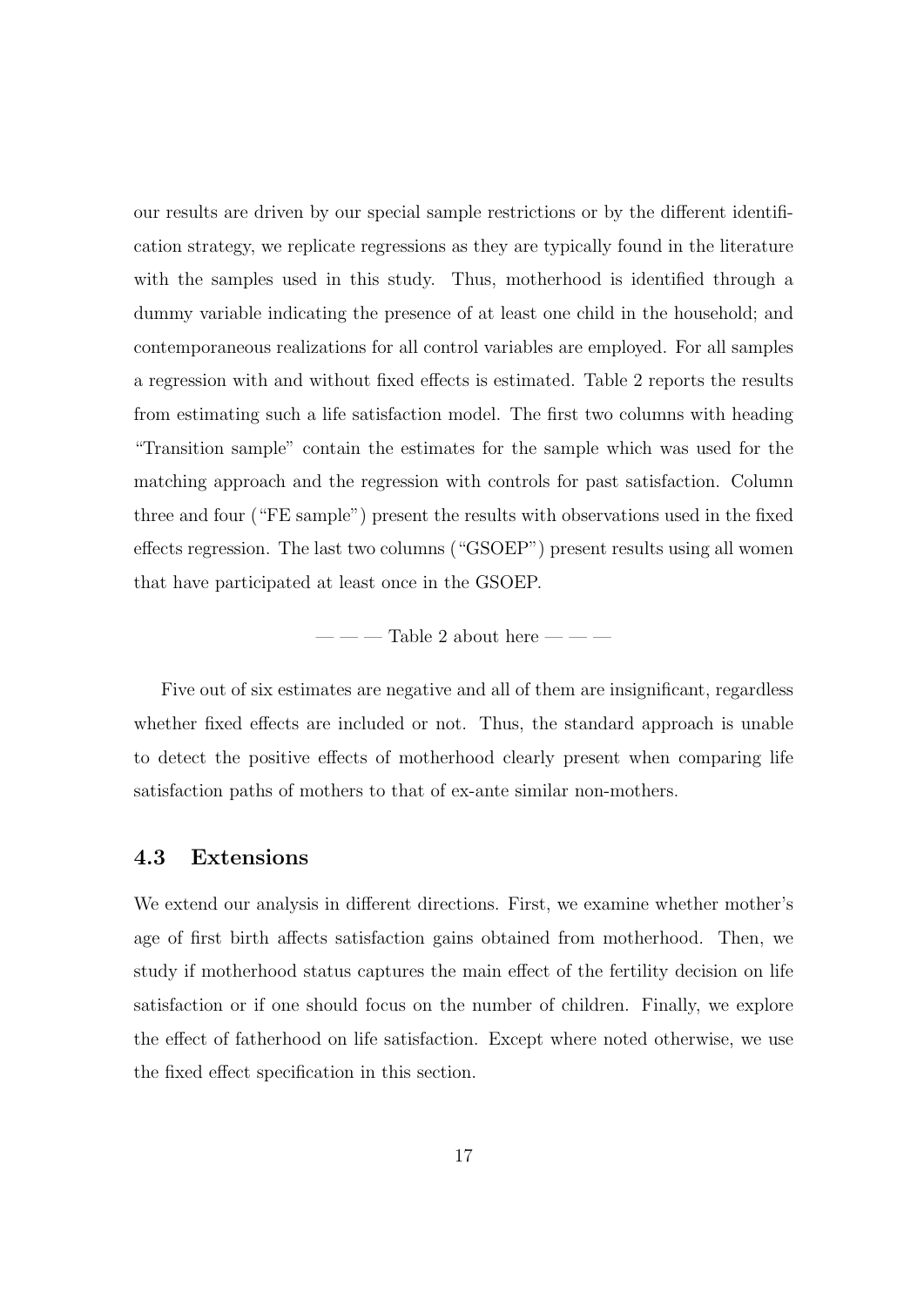#### Age at first birth

Figure 7 shows the effect of motherhood on life satisfaction depending on mother's age at first birth (AFB in the figure). For comparison, the thick line depicts again the average effect for all mothers presented earlier in Figure 6. The effects for different groups of age at first birth are shown by the thin lines. The youngest group, for example, consists of mothers giving birth to their first child between the age 26 and 29. Looking at younger mothers is difficult, because six pre-birth observations are needed to allow for individual-specific fixed effects and an anticipation period of five years. The oldest group consists of women with first delivery between 35 and 37. The different group lines are smoothed to present a visually clearer picture.

 $---$  Figure 7 about here  $---$ 

The horizontal order of the four lines suggests that the motherhood effect is larger for women having a child later in life.<sup>21</sup> The lines of the two younger groups are below the average line and the curves for the two older groups above. The oldest category have clearly the largest happiness gains. The youngest mothers, on the other hand, seem to be the only group of mothers that suffer from the motherhood status, at least in later years. Since the pregnancy effect seems higher for older groups than for younger groups, one has to be cautious with interpreting the results. If only the difference in the happiness levels directly before and after delivery is considered, the women in the oldest category still profit most and the youngest mothers fewest, but the ranking of the middle groups is less clear.

 $21$ There are several possible channels which might explain such a pattern. For instance, later timing of first birth is associated with higher wage growth (Herr, 2007).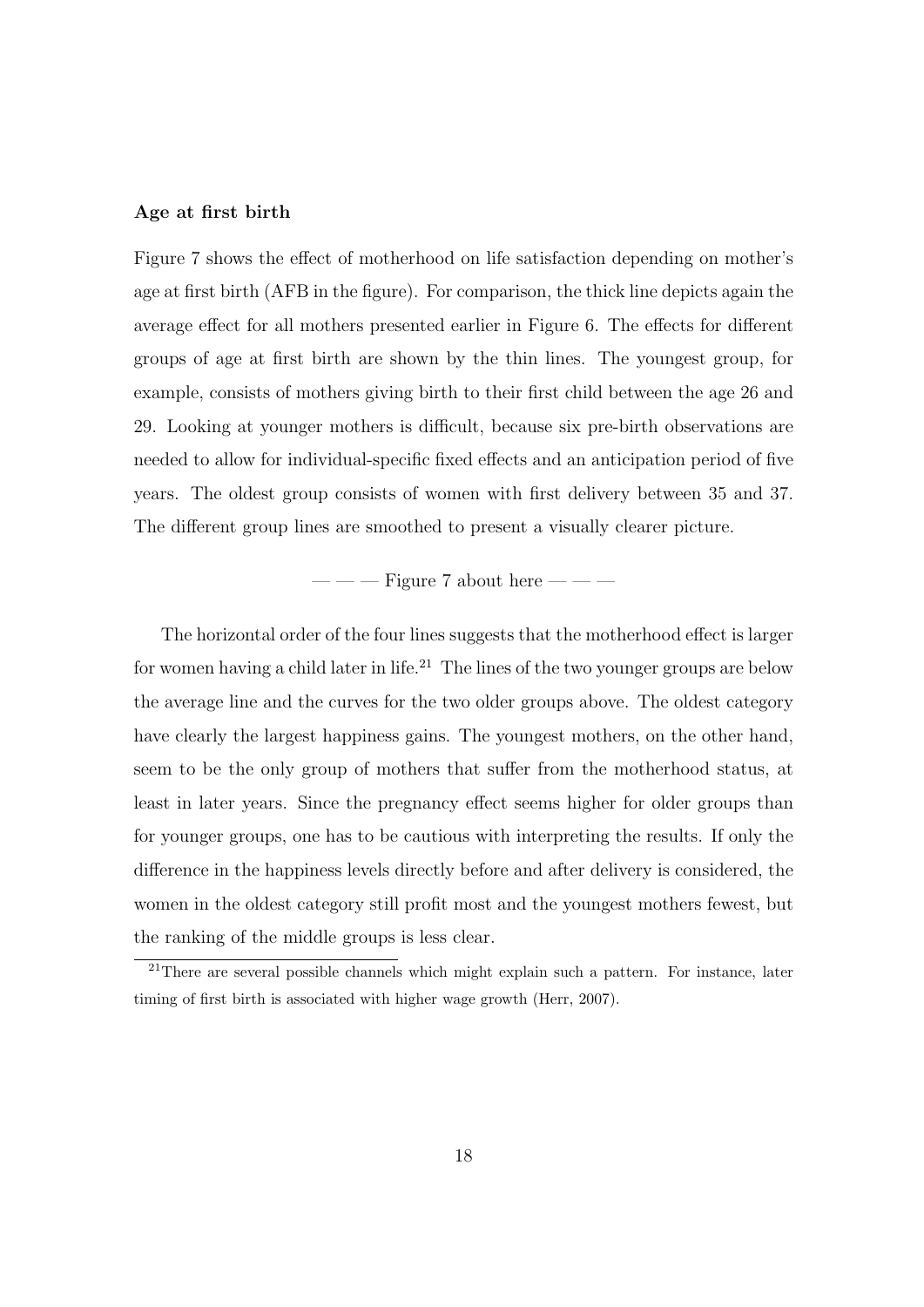#### Single-child and multiple-parity mothers

Figure 8 shows the effect of motherhood on life satisfaction for single child mothers and mothers giving birth to several children in the observation period. Effects for both groups of mothers are strikingly similar a year around childbirth. The differences in life satisfaction levels between the two categories of mothers and nonmothers are small from five years after delivery on. In between, however, multipleparty mothers report higher happiness levels on average. The reason is probably the additional birth taking place during this period. We looked also at the effect of the second child, and the results (not shown) support this interpretation. In about seventy percent of all cases, the time span between birth of the first and second child amounts to four years or less, and the effect of the second child is also positive with a peak at childbirth, albeit the effect is only about half as large as the effect caused by the first child's birth. All in all, these results suggest that the main event or decision in a life of a mother is birth of the first child and the related issue of starting a family. The intensive margin of fertility, number of children, seems less important for the overall evolution of mothers' life satisfaction paths.

 $---$  Figure 8 about here  $---$ 

### Fatherhood

Fatherhood has been left out so far for two reasons. First, identification of fathers identity in the data is far less reliable than mothers. The GSOEP is a household survey and fathers may often not share the same household. Thus, direct pointers are often missing. Second, it is more difficult to define an appropriate age threshold for defining men's completed fertility as their distribution of age at birth exhibits a noticeably longer tail than women's. With these shortcomings in mind, we replicated the estimations for fathers. Again the empirical distribution of age at first birth was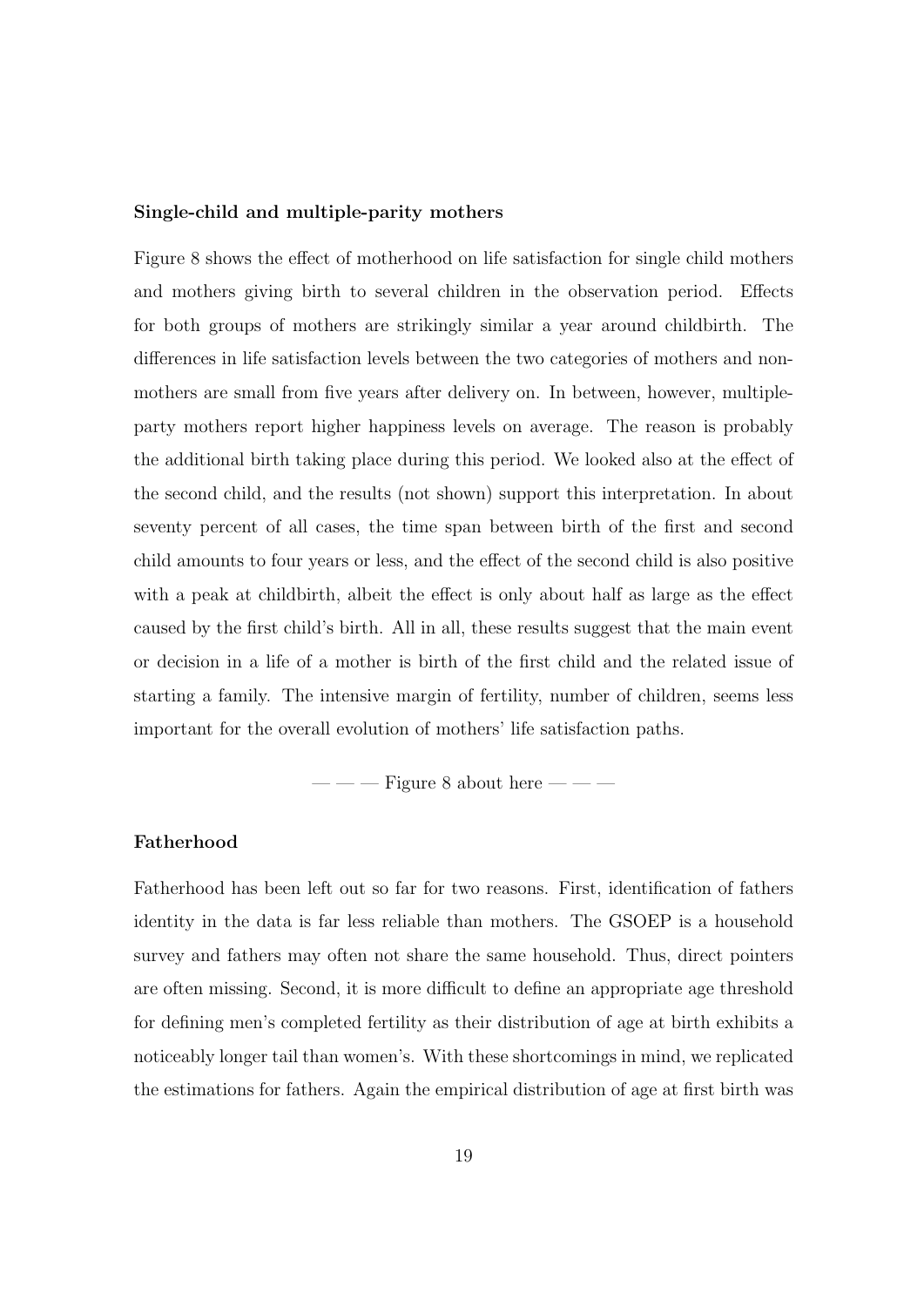used to determine the maximum age at first birth  $(47 \text{ years})$ .<sup>22</sup>

 $---$  Figure 9 about here  $---$ 

Figure 9 shows the effect of fatherhood. The results are similar to those of motherhood, however the effect before and at birth seem a bit smaller. Whereas the effect of motherhood in the first year after birth was estimated to be about 0.55 points, the effect of fatherhood is about 0.45. The fixed effects estimator shows a clear decline after two years, stabilizing around 0.1 for the next twenty years; while the matching estimator and the regression with past satisfaction level and trend suggest a slower decline. Thus, both men and women seem to benefit from having a child.

### 5 Discussion

This paper has presented evidence of self-selection into motherhood and proposed approaches to estimate satisfaction gains of parenthood which account for the positive selection. This is a sharp contrast to the usual analysis in the literature, which relies on ex-post comparisons between parents and non-parents and uses observations of prospective parents as part of the control group. We overcome the censoring of potential mothers by the construction of a completed fertility decision sample. Moreover, we find evidence for self-selection into motherhood and account for it in our analyses by using ex-ante information on observables and on previous satisfaction paths. The results are robust to the various specifications and consequently confirm the importance to factor selection issues in. Moreover, our estimates contrast with those of the previous literature in that we uncover a positive effect of motherhood -

<sup>22</sup>Until the age of 48, 99.8% of fathers have had their first child. Appendix A6 depicts the estimation sample in detail.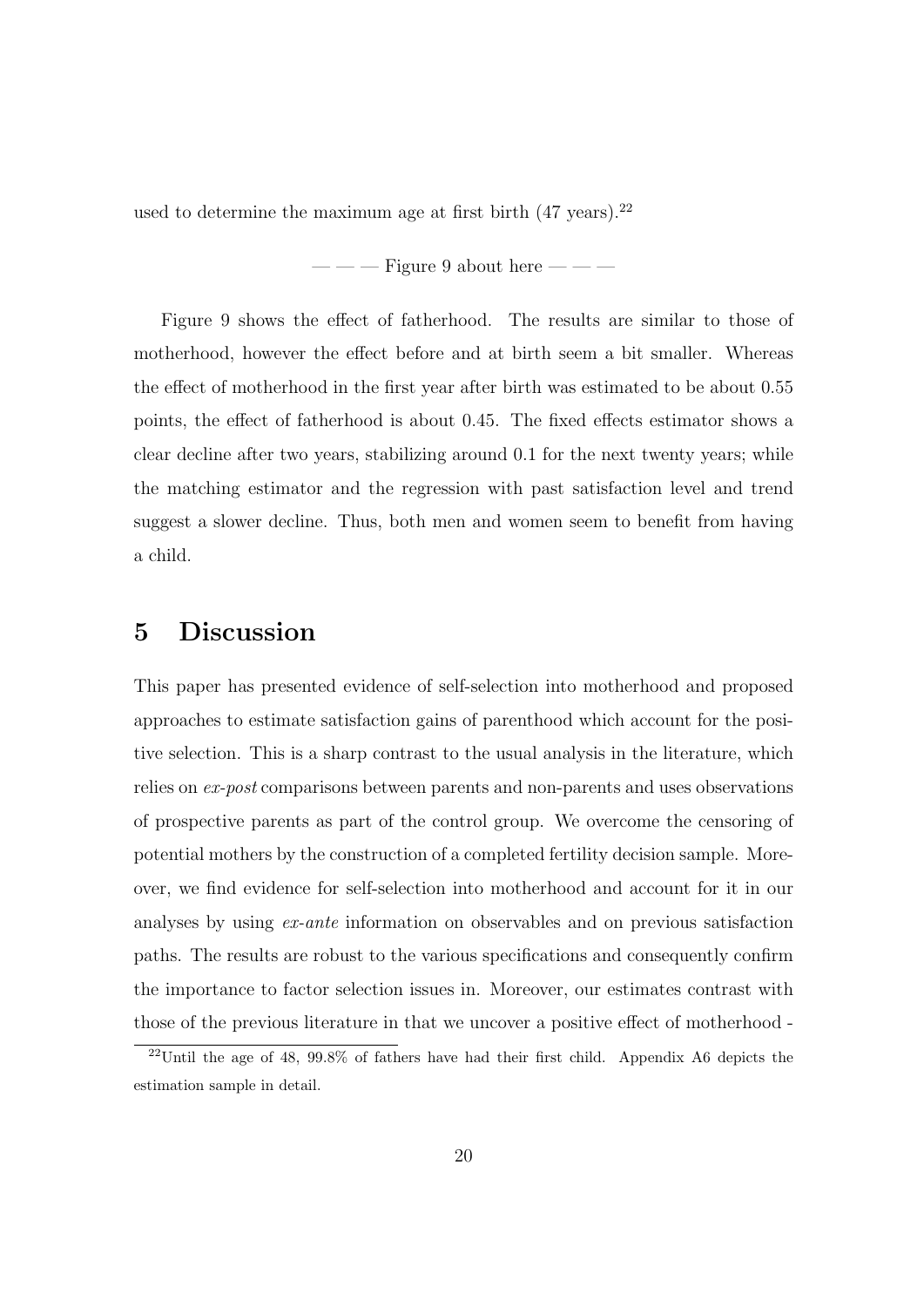a finding which is in line with a mainstream view of choice behavior based on utility maximization.

The motherhood effect can be put into pecuniary terms. With knowledge of the discount factor in the intertemporal utility function it is possible, in principle, to compute the equivalent amount of household income which makes women indifferent between motherhood and childlessness. We use discount factors of 0.9 and 0.8 to calculate the net present value of motherhood. Estimates of discount factors found in the literature vary considerably (Frederick, Loewenstein and O'Donoghue, 2002). Our first discount factor lies approximately in the middle of the range reported in recent field studies. Discount factors obtained experimentally are typically higher, which is reflected in the second choice. We monetize the yearly satisfaction differentials for mothers (by comparing the respective motherhood coefficient to the coefficients on income) and then discount them to the year before pregnancy using estimates of our specifications with FE and with lags. Based on the FE results, for the median woman motherhood is worth about 1.2 net yearly household incomes using the stronger discount rate, and about 1.7 using the weaker one. Using the results of the regressions with lags, the compensating variation is about 1.1 or 1.9 yearly incomes (based on discount factors 0.8 and 0.9, respectively). These estimates seem reasonable. For instance, couples' willingness to pay for expensive assisted fertility treatments suggest that expected utility gains from motherhood need to be substantial.<sup>23</sup> Another indication of children's high value to parents, happiness losses caused by the death of a child have been valued at similarly high magnitudes (Oswald and Powdthavee, 2008).

Obviously, the utility gains from motherhood are specific to social, technological

<sup>23</sup>Cost-effectiveness studies estimate the cost of live birth at about USD 50,000 (in year 2002 prices; cf. Collins, 2002). In Germany, a part of assisted fertility treatment costs are covered by health insurance. However, there are substantial further non-pecuniary costs such as emotional stress and health risks associated with assisted fertility treatments (Gumus and Lee, 2012).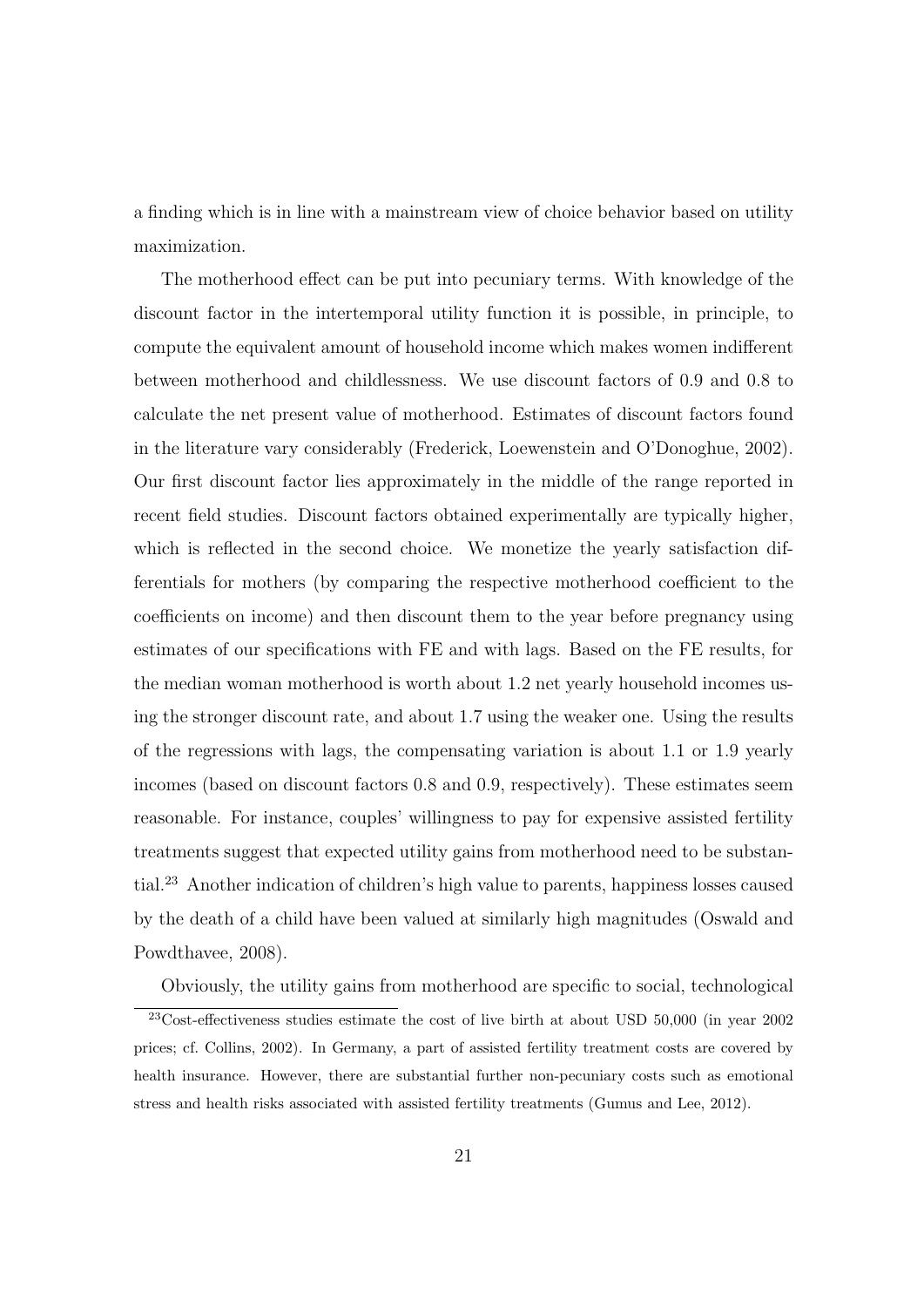and other factors. The women surveyed in the German Socio-Economic Panel live in a modern society and a historical moment where birth control is effective, widely available and its use socially accepted; there is universal health care access and the law stipulates extended maternity leaves. Thus, such an environment is probably particularly conducive to large satisfaction gains from motherhood.

### References

- ABADIE, A. AND G.W. IMBENS, 2002, "Simple and bias-corrected matching estimators for average treatment effects", NBER technical working paper, 283.
- Abadie A., D. Drukker, J. L. Herr and G.W. Imbens, 2004, "Implementing matching estimators for average treatment effects in Stata," Stata Journal, 4, 290–311.
- Alesina A., R. Di Tella and R. MacCulloch, 2004, "Inequality and happiness: are Europeans and Americans different?" Journal of Public Economics, 88, 2009–2042.
- ANGRIST J.D. AND W.N. EVANS, 1998, "Children and Their Parents' Labor Supply: Evidence from Exogenous Variation in Family Size", The American Economic Review, 88, 450–477.
- ARROYO C. R. AND J. ZHANG, 1997, "Dynamic microeconomic models of fertility choice: A survey", Journal of Population Economics, 10, 23–65.
- Becker G., 1960, "An economic analysis of fertility," in: Becker, G. (ed.), Demographic and Economic Change in Developed Countries, Princeton, NJ: Princeton University Press.
- Benjamin D. J., O. Heffetz, M. S. Kimball and A. Rees-Jones, 2012, "What Do You Think Would Make You Happier? What Do You Think You Would Choose?" American Economic Review, 102, 2083–2110.
- BLANCHFLOWER D. G., 2009, "International Evidence on Well-Being," in: A. B. Krueger (ed.), Measuring the Subjective Well-Being of Nations: National Accounts of Time Use and Well-Being, 155–226, Chicago, IL: University of Chicago Press.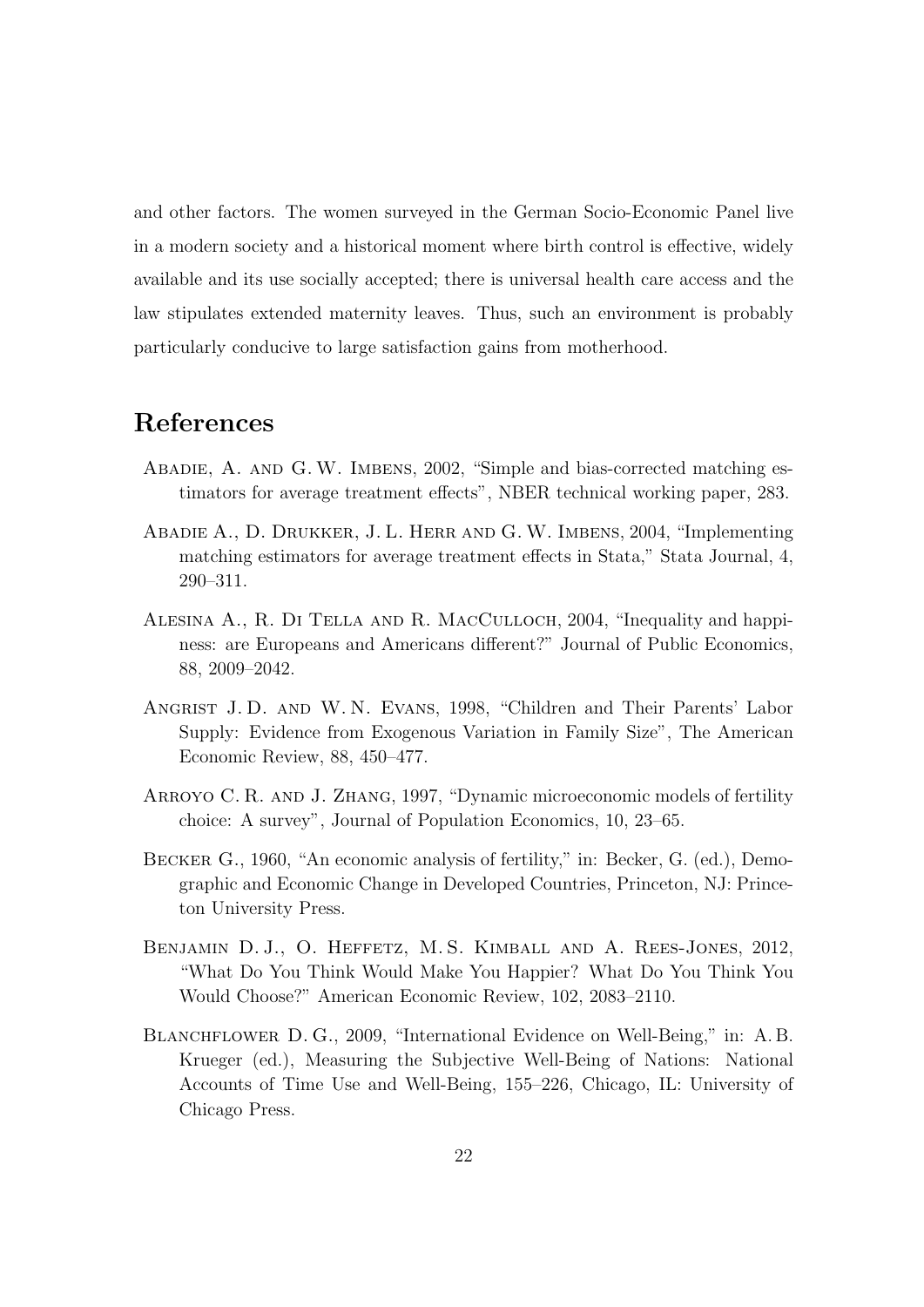- Clark A. E., 2007, "Born To Be Mild? Cohort Effects Don't (Fully) Explain Why Well-Being Is U-Shaped in Age," IZA Discussion Papers 3170, Institute for the Study of Labor (IZA).
- Clark A. E, E. Diener, Y. Georgellis and R. E. Lucas, 2008, "Lags and leads in life satisfaction: a test of the baseline hypothesis," Economic Journal, 118, F222–F243.
- Clark A. E, P. Frijters and M. A. Shields, 2008, "Relative Income, Happiness, and Utility: An Explanation for the Easterlin Paradox and Other Puzzles," Journal of Economic Literature, 46, 95–144.
- CLARK A. E. AND A. J. OSWALD, 1994, "Unhappiness and unemployment", Economic Journal,104, 648–59.
- CLARK A. E. AND A. J. OSWALD, 2002, "Well-being in panels", mimeo, University of Warwick, UK.
- Collins J. A., 2002, "An international survey of the health economics of IVF and ICSI," Human Reproduction Update, 8, 265–277.
- DEL BOCA D. AND M. LOCATELLI, 2006, "The Determinants of Motherhood and Work Status: A Survey," IZA Discussion Papers 2414, Institute for the Study of Labor (IZA).
- Del Bono E. A. Weber and R. Winter-Ebmer, 2012, "Clash of career and family: Fertility decisions after job displacement", Journal of the European Economic Association, 10, 659–683.
- DI TELLA R., R. J. MACCULLOCH AND A. J. OSWALD, 2001, "Preferences over inflation and unemployment: Evidence from surveys of happiness," American Economic Review, 91, 335–341.
- DI TELLA R., R. J. MACCULLOCH AND A. J. OSWALD, 2003, "The macroeconomics of happiness," Review of Economics and Statistics, 85, 809–827.
- Dolan P., T. Peasgood and M. White, 2008, "Do we really know what makes us happy? A review of the economic literature on the factors associated with subjective well-being," Journal of Economic Psychology, 29, 94–122.
- Easterlin R. A., 1973, "Does Money Buy Happiness?", The Public Interest, 30, 3–10.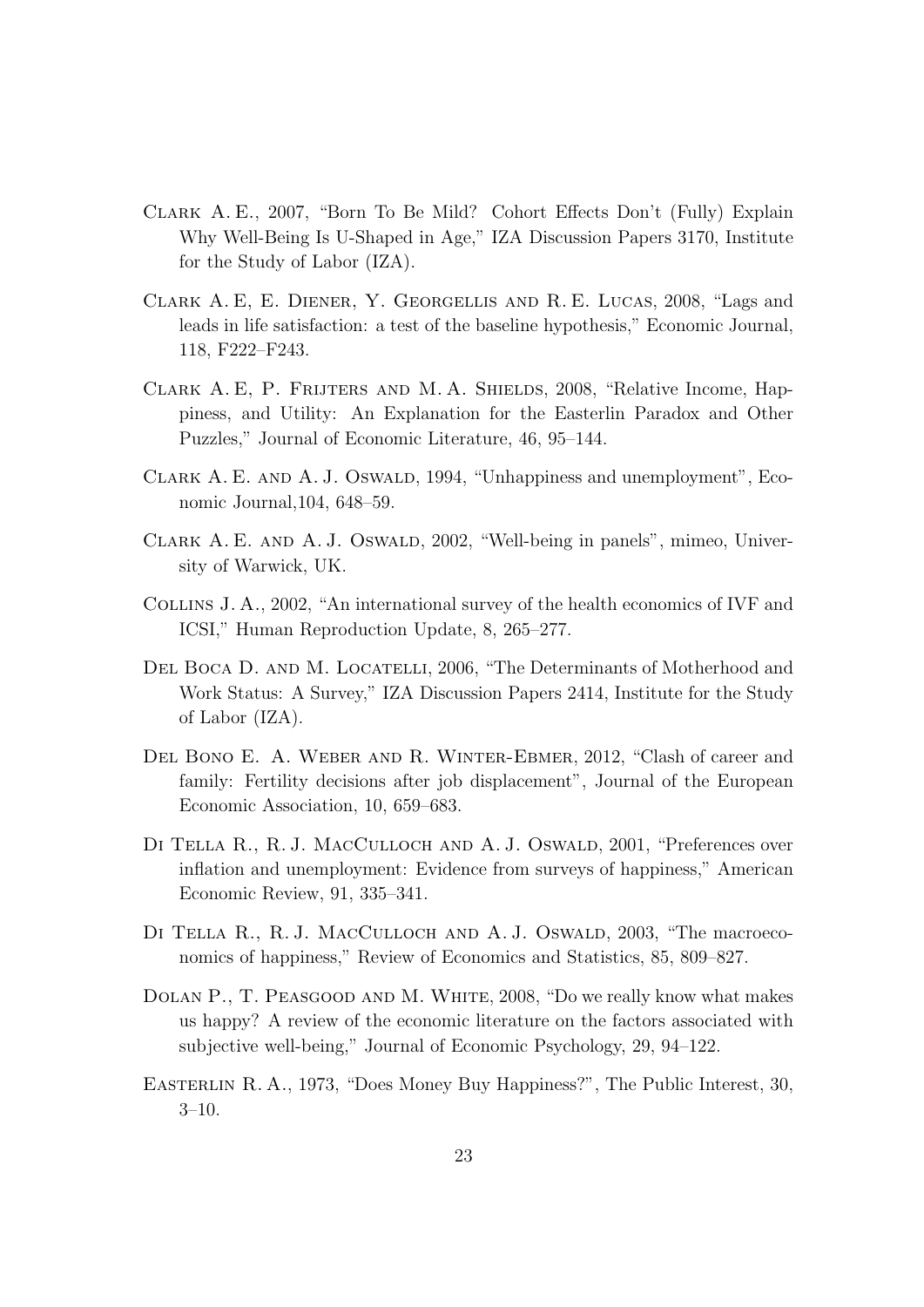- Easterlin R. A., 2001, "Income and Happiness: Towards an Unified Theory," Economic Journal, 111, 465–84.
- FERRER-I-CARBONELL A., 2012, "Happiness Economics," forthcoming in: SE-RIEs: Journal of the Spanish Economic Association, published online February 24 2012, DOI 10.1007/s13209-012-0086-7.
- Frederick S., G. Loewenstein and T. O'Donoghue, 2002, "Time Discounting and Time Preference: A Critical Review," Journal of Economic Literature, 40, 351–401.
- FREY B. S. AND A. STUTZER, 2002, "What can economists learn from happiness" research?," Journal of Economic Literature, 40, 402–435.
- FRIJTERS P., D.W. JOHNSTON AND M. SHIELDS, 2011, "Happiness dynamics with quarterly life event data," Scandinavian Journal of Economics, 113, 190– 211.
- Gilbert D. P., 2006, "Stumbling on Happiness," London: Harper Perennial.
- Gumus G. and J. Lee, 2012, "Alternative paths to parenthood: IVF or child adoption?" Economic Inquiry, 50, 802–820.
- Hansen T., 2011, "Parenthood and happiness: A review of folk theories versus empirical evidence," Social Indicators Research, 123, 1–36.
- HERBST C. M. AND J. IFCHER, 2012, "A bundle of joy: does parenting really make us miserable?" , SSRN Working Paper No. 1883839 (Version: May 16, 2012).
- HERR J. L., 2007, "Does it Pay to Delay? Understanding the Effect of First Birth Timing on Women's Wage Growth," unpublished manuscript, University of California, Berkeley.
- Kahneman D., E. Diener, and N. Schwarz (eds), 1999, Well-Being: The Foundations of Hedonic Psychology, New York: Russell Sage Foundation. The Wellbeing Age U-Shape Effect is Really Flat!", mimeo, RWI-Essen.
- Kohler H.-P., J. R. Behrman and A. Skytthe, 2005, "Partner + Children = Happiness? The Effects of Partnerships and Fertility on Well-Being," Population and Development Review, 31, 407–445.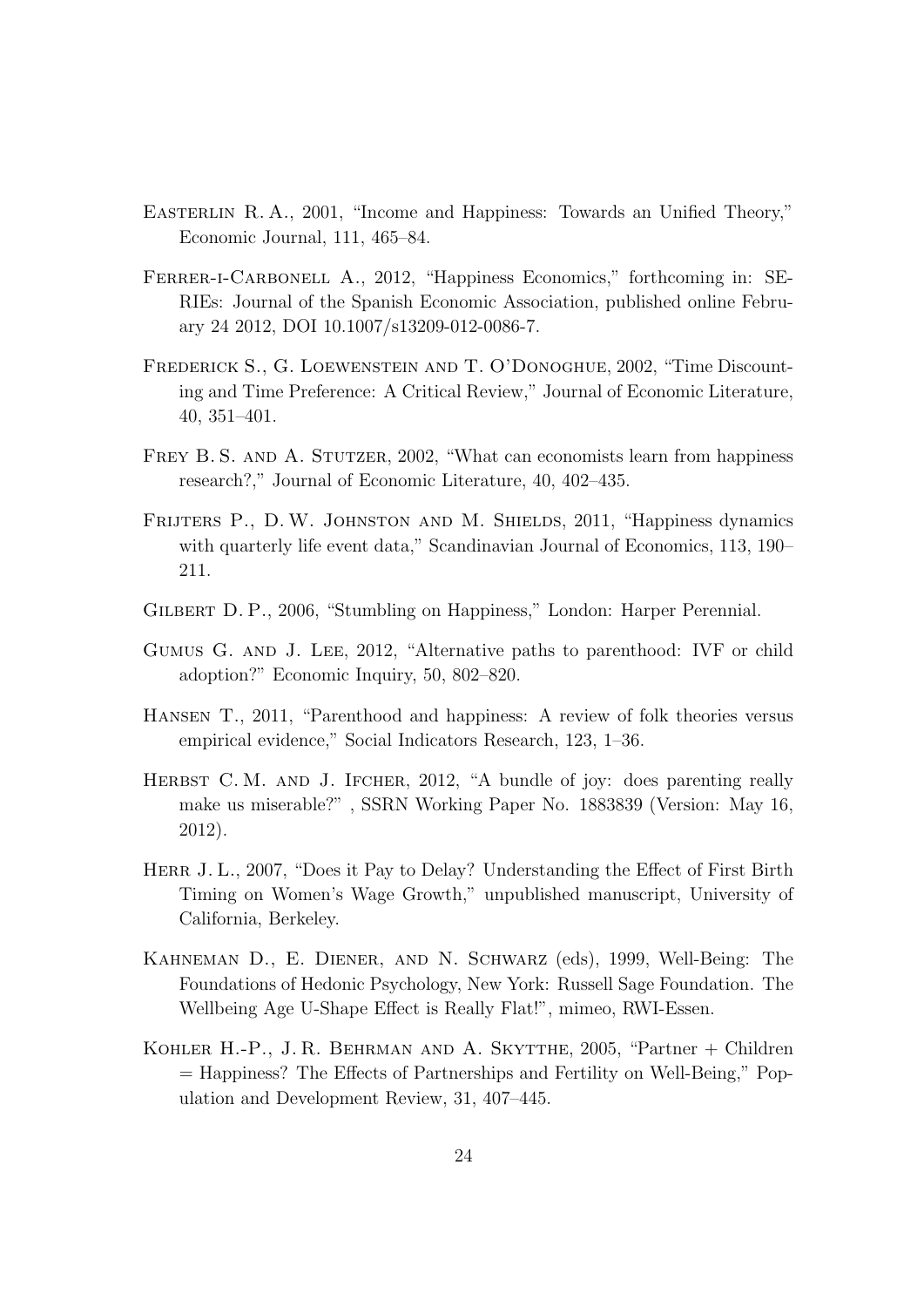LAYARD R., 2005, Happiness: Lessons from a New Science, London: Allen Lane.

- Ma B., 2010, "The Occupation, Marriage, and Fertility Choices of Women: A Life-Cycle Model," UMBC Economics Department Working Papers 10-123, University of Maryland.
- MICHAUD P.-C. AND K. TATSIRAMOS, 2011, "Fertility and female employment dynamics in Europe: the effect of using alternative econometric modeling assumptions," Journal of Applied Econometrics, 26, 641–668.
- Morgan P. and R. Berkowitz King, 2001, "Why have children in the 21st century? Biological predisposition, social coercion, rational choice," European Journal of Population, 17, 3–20.
- Oswald A. J. and N. Powdthavee, 2008, "Death, Happiness, and the Calculation of Compensatory Damages," Journal of Legal Studies, 37, S217–S251.
- Stanca L., 2012, "Suffer the little children: Measuring the effects of parenthood on well-being worldwide," Journal of Economic Behavior & Organization, 81, 742–750.
- Stevenson B. and J. Wolfers, 2008, "Economic growth and subjective wellbeing: Reassessing the Easterlin paradox," NBER Working Paper Series, Working Paper No. 14282.
- Stutzer A. and B. S. Frey, 2006, "Does marriage make people happy, or do happy people get married?" Journal of Socio-Economics, 35, 326–347.
- VAN LANDEGHEM B., 2012, "A test for the convexity of human well-being over the life cycle: Longitudinal evidence from a 20-year panel," Journal of Economic Behavior and Organization, 81, 571–582.
- VANASSCHE S., G. SWICEGOOD AND K. MATTHIJS, 2012, "Marriage and Children as a Key to Happiness? Cross-National Differences in the Effects of Marital Status and Children on Well-Being," forthcoming in: Journal of Happiness Studies, published online May 1 2012, DOI 10.1007/s10902-012-9340-8.
- Veenhoven R., 2008, "Healthy happiness: effects of happiness on physical health and the consequences for preventive health care," Journal of Happiness Studies, 9, 449–469.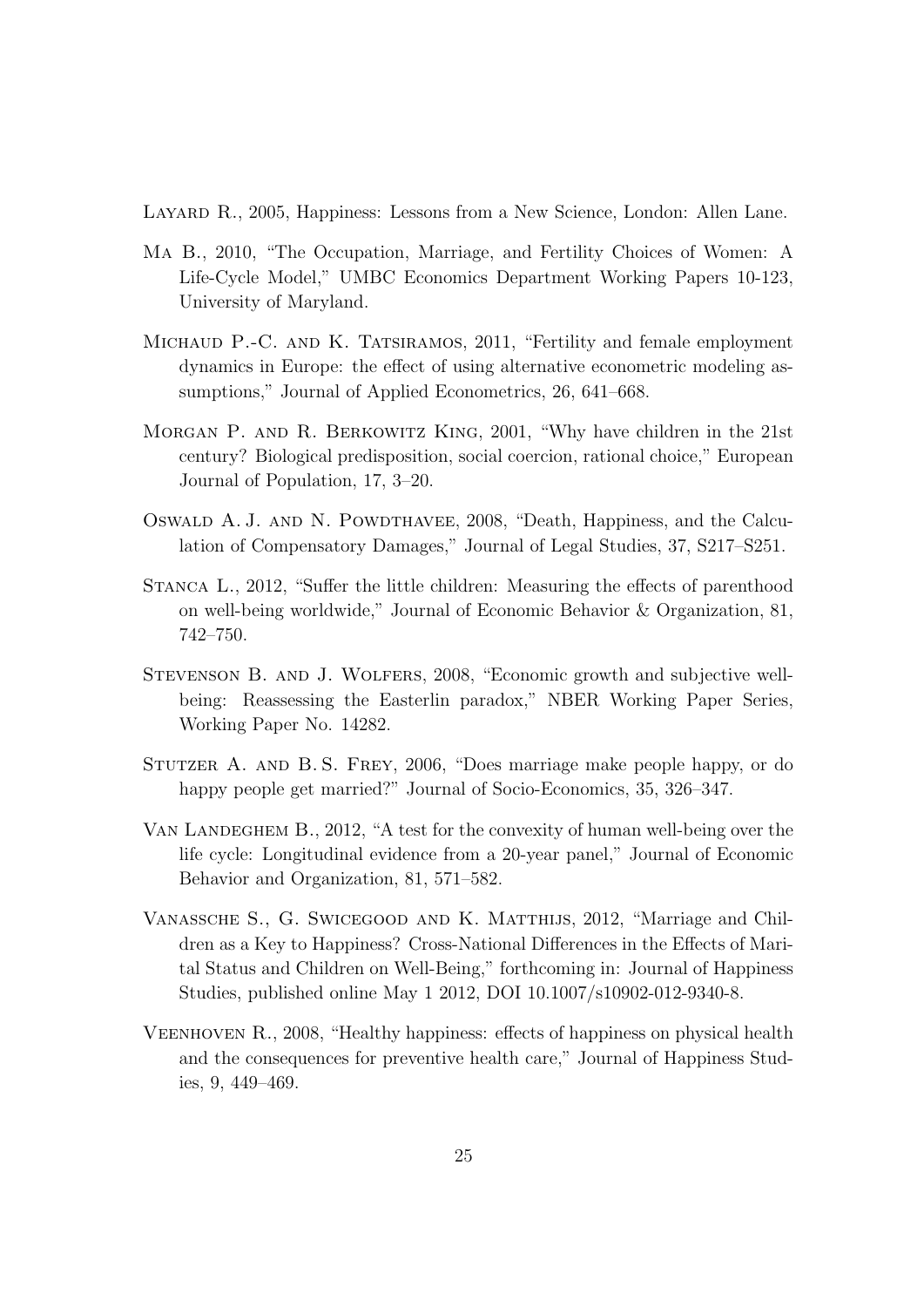- WILDE E. T., L. BATCHELDER AND D. T. ELLWOOD, 2010, "The Mommy Track Divides: The Impact of Childbearing on Wages of Women of Differing Skill Levels," NBER Working Paper Series, Working Paper No. 16582.
- Willis R. J, 1973, "A New Approach to the Economic Theory of Fertility Behavior," Journal of Political Economy, 81, S14–S64.
- WINKELMANN L. AND R. WINKELMANN, 1997, "Why are the unemployed so unhappy? Evidence from panel data," Economica, 65, 1–15.
- WUNDER C., A. WIENCIERZ, J. SCHWARZE AND H. KUECHENHOFF, 2011, "Well-being over the life span: semiparametric evidence from British and German longitudinal data," forthcoming in: Review of Economics and Statistics, published online July 19 2011, DOI 10.1162/REST a 00222.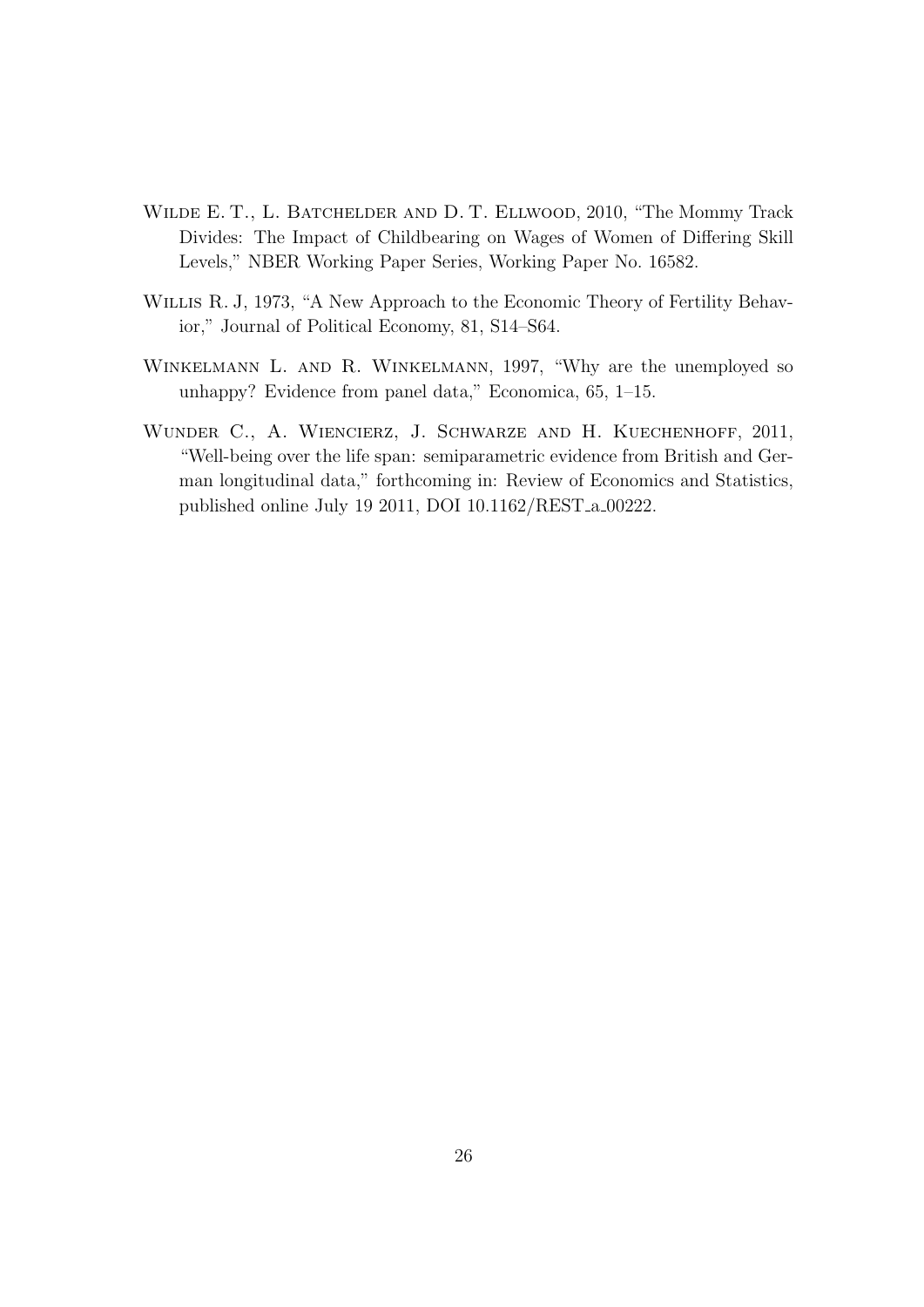# Tables

Table 1: OLS estimates of satisfaction differences between prospective mothers and non-mothers

|                                              | (1)    | (2)    |  |
|----------------------------------------------|--------|--------|--|
| Pregnancy (9 months to 1 month before birth) | 0.71   | 0.65   |  |
|                                              | (0.13) | (0.13) |  |
| 5 years to 10 months before birth            | 0.23   | 0.16   |  |
|                                              | (0.13) | (0.12) |  |
| More than 5 years before birth               | 0.01   | 0.03   |  |
|                                              | (0.17) | (0.16) |  |
| Socioeconomic control variables              | No.    | Yes    |  |
| Number of observations                       | 5,756  |        |  |
| Number of individuals                        | 947    |        |  |

Notes: Cluster robust standard errors in parenthesis. Both regressions include full sets of age dummies and of number of years in panel. The regression in column (2) additionally includes the following control variables: married, boyfriend, single, second order polynomials of weekly working hours and household income and full sets of dummies for education and number of household members.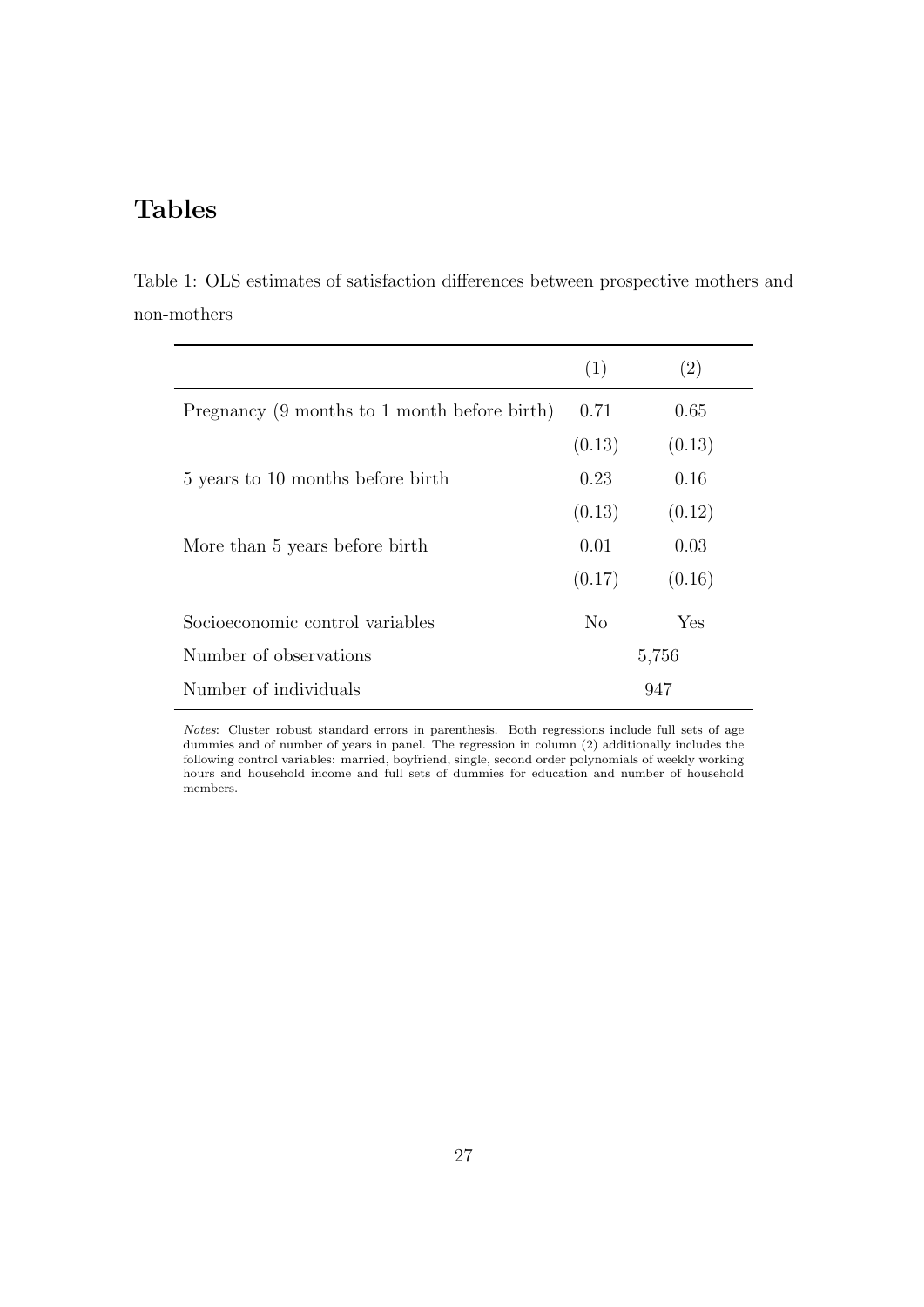|                       |                      | Transition sample |          | FE sample | GSOEP   |         |  |
|-----------------------|----------------------|-------------------|----------|-----------|---------|---------|--|
| Child dummy           | $-0.036$<br>$-0.104$ |                   | $-0.004$ | $-0.015$  | 0.028   |         |  |
|                       | (0.091)              | (0.069)           | (0.052)  | (0.043)   | (0.035) | (0.030) |  |
| Individual FE         | No                   | Yes               | No       | Yes       | No      | Yes     |  |
| Number of obs.        | 25,910               |                   |          | 78,470    | 198,016 |         |  |
| Number of individuals | 1,590                |                   | 9,791    |           | 22,510  |         |  |

Table 2: Estimates of satisfaction gains of motherhood using standard approaches from the literature

Notes: Cluster robust standard errors in parenthesis. The regressions additionally include the following control variables: married, boyfriend, single, second order polynomials of weekly working hours and household income and full sets of dummies for age, education, number of household members and years in panel.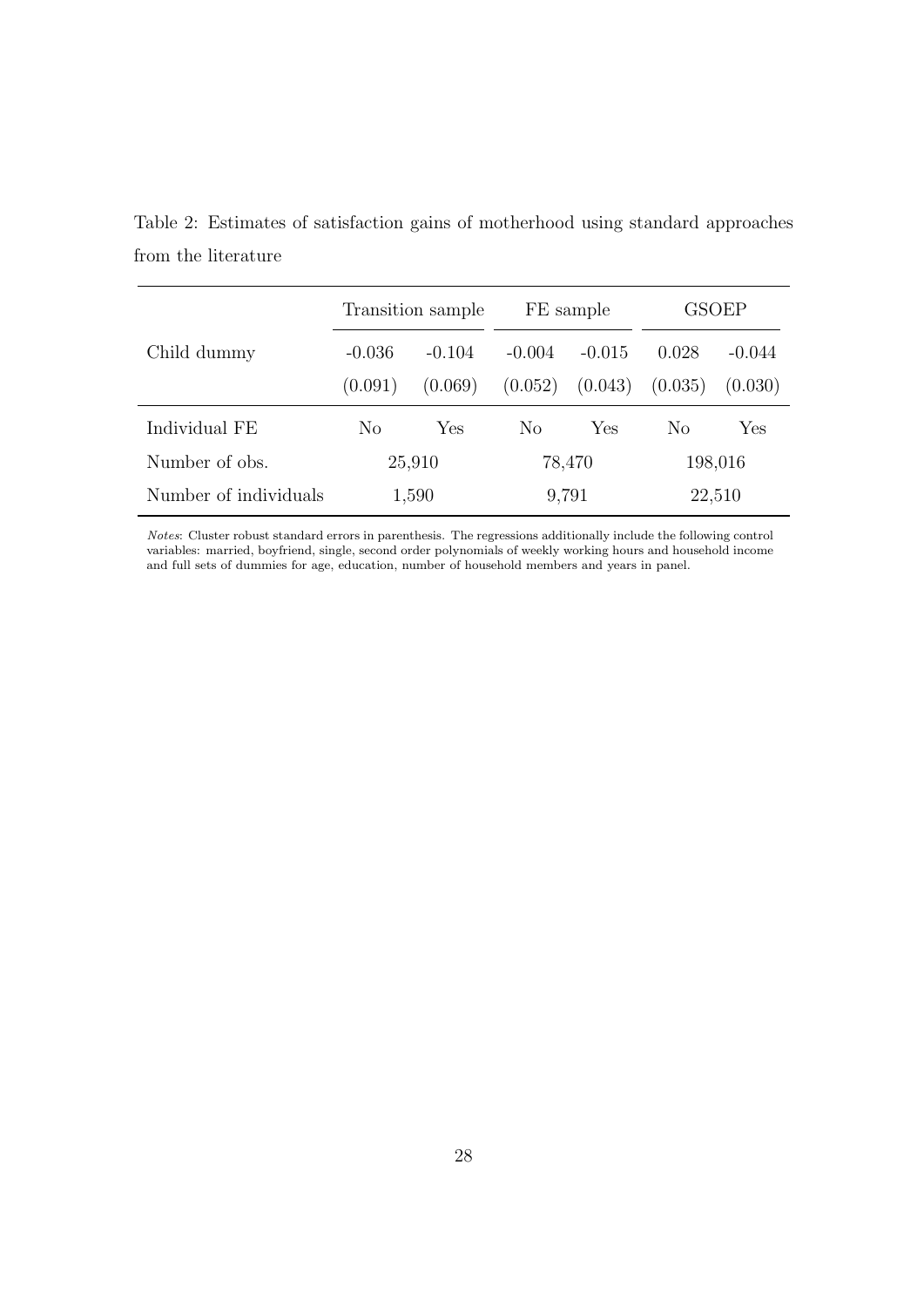# Figures



Figure 1: Life satisfaction over the life cycle

Notes: Data from the GSOEP waves 1984-2009 is detailed in Appendix A1. Displayed average life satisfaction paths are conditional on sets of dummies for survey years and years in panel, smoothed (Lowess) with bandwidth 0.12.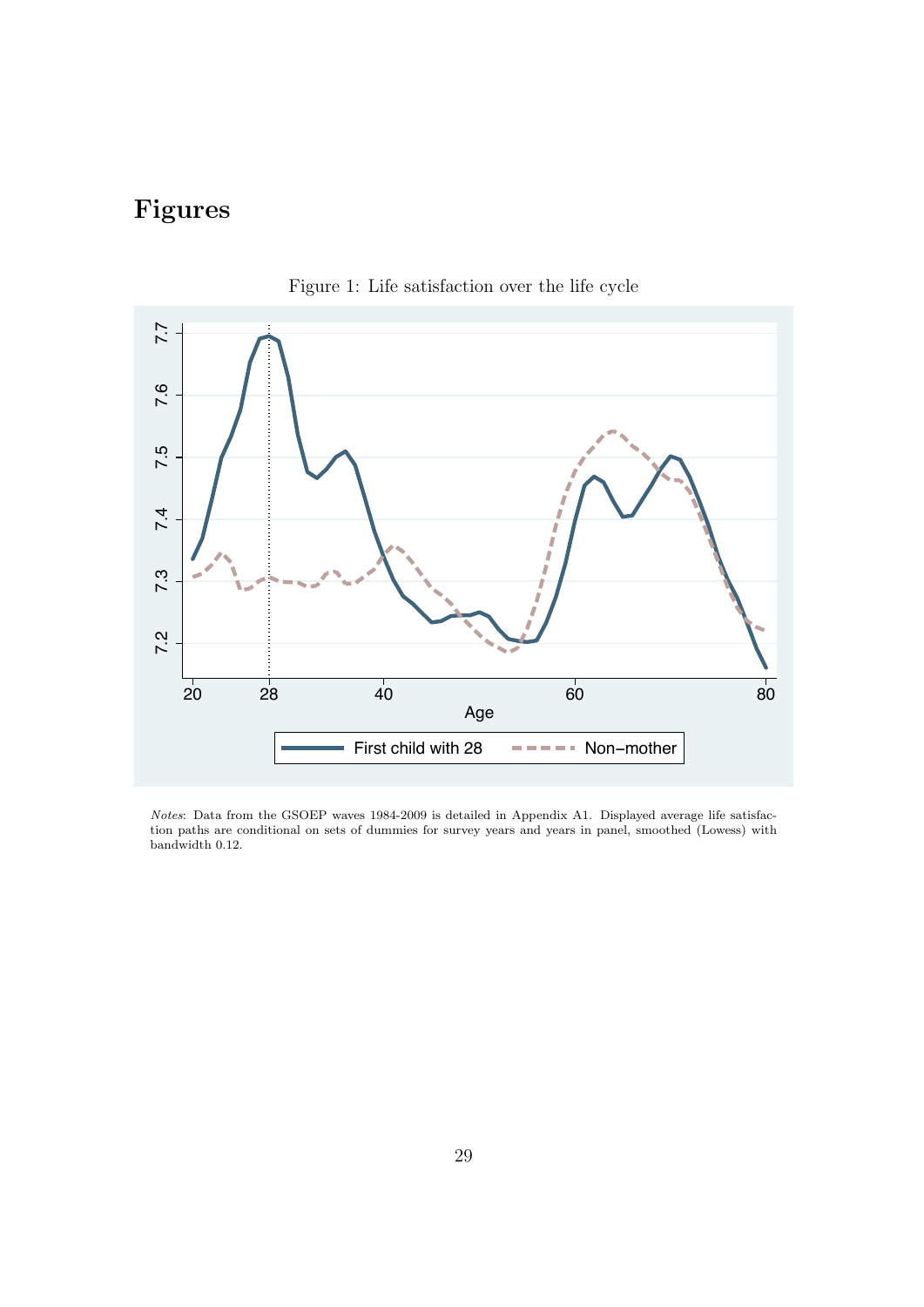

Figure 2: Life satisfaction before birth

Notes: The graph depicts parameter estimates for the variable months to birth in model (1) for a subset of 7 years. The data is detailed in Appendix A2. Displayed average life satisfaction paths are conditional on sets of dummies for survey years and years in panel. Predicted life satisfaction adjusted for variables further includes controls for education, relationship status, household members, working hours and household income. All lines smoothed (Lowess) with bandwidth 0.3 Appendix A0 contains a detailed description of the included terms.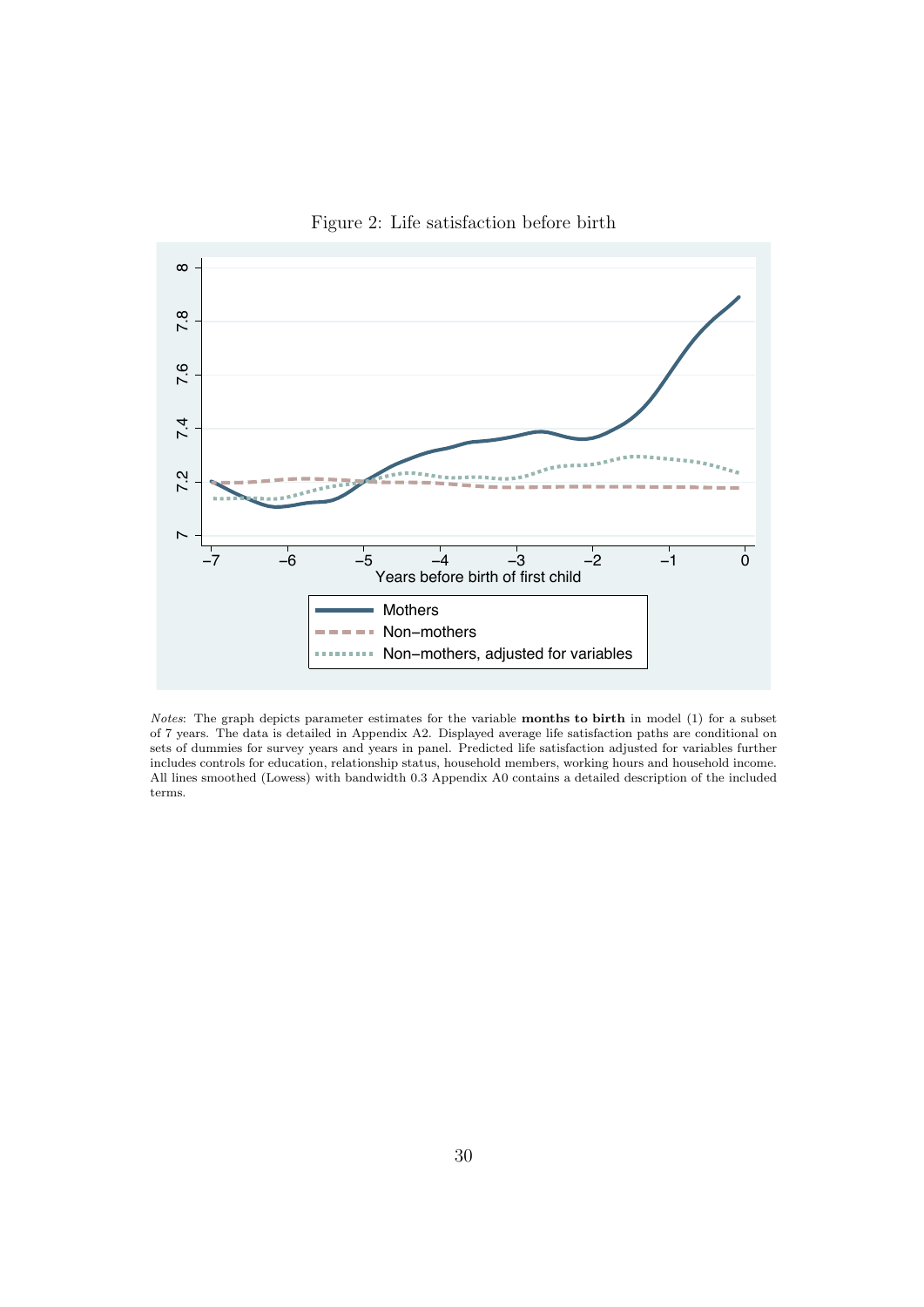



Notes: The graph depicts parameter estimates for the variable months to birth in model (1) interacted with a dummy indicating whether motherhood was planned or not, for a subset of 7 years. The data is detailed in Appendix A3. Displayed average life satisfaction paths are conditional on sets of dummies for survey years and years in panel. Predicted life satisfaction adjusted for variables further includes controls for education, relationship status, household members, working hours and household income. All lines smoothed (Lowess) with bandwidth 0.3. Appendix A0 contains a detailed description of the included terms.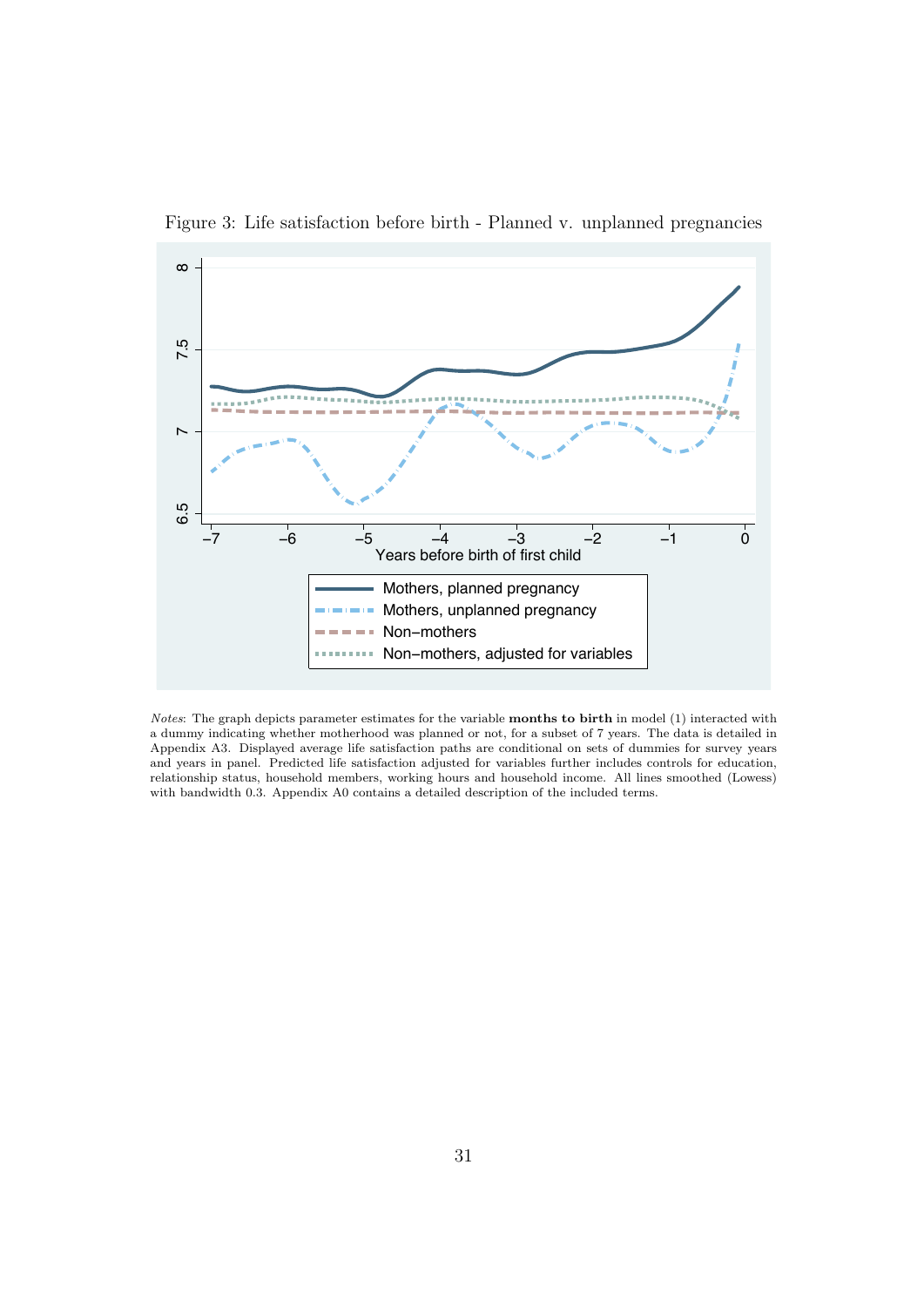

Figure 4: Estimated life satisfaction (ls) gains of motherhood

*Notes*: Matching estimates correspond to  $\beta_p$  in model (2) using the data detailed in Appendix A4. Matching is achieved on past satisfaction levels from minus two to minus five years and other lagged covariates. Regression with past life satisfaction level and trend correspond to the estimates of  $\beta$  in model (3). The regression uses the same data as the matching approach. It controls, besides other covariates, for average happiness level two to four years before delivery and the average change in the yearly happiness level in the same period. Fixed effect estimates correspond to  $\beta$  in model (4). The estimation includes four extra dummies for minus two to minus five years before first birth and employs the data introduced in Appendix A5. Matching and reg. with past ls level & trend lines smoothed (Lowess) with bandwidth 0.15.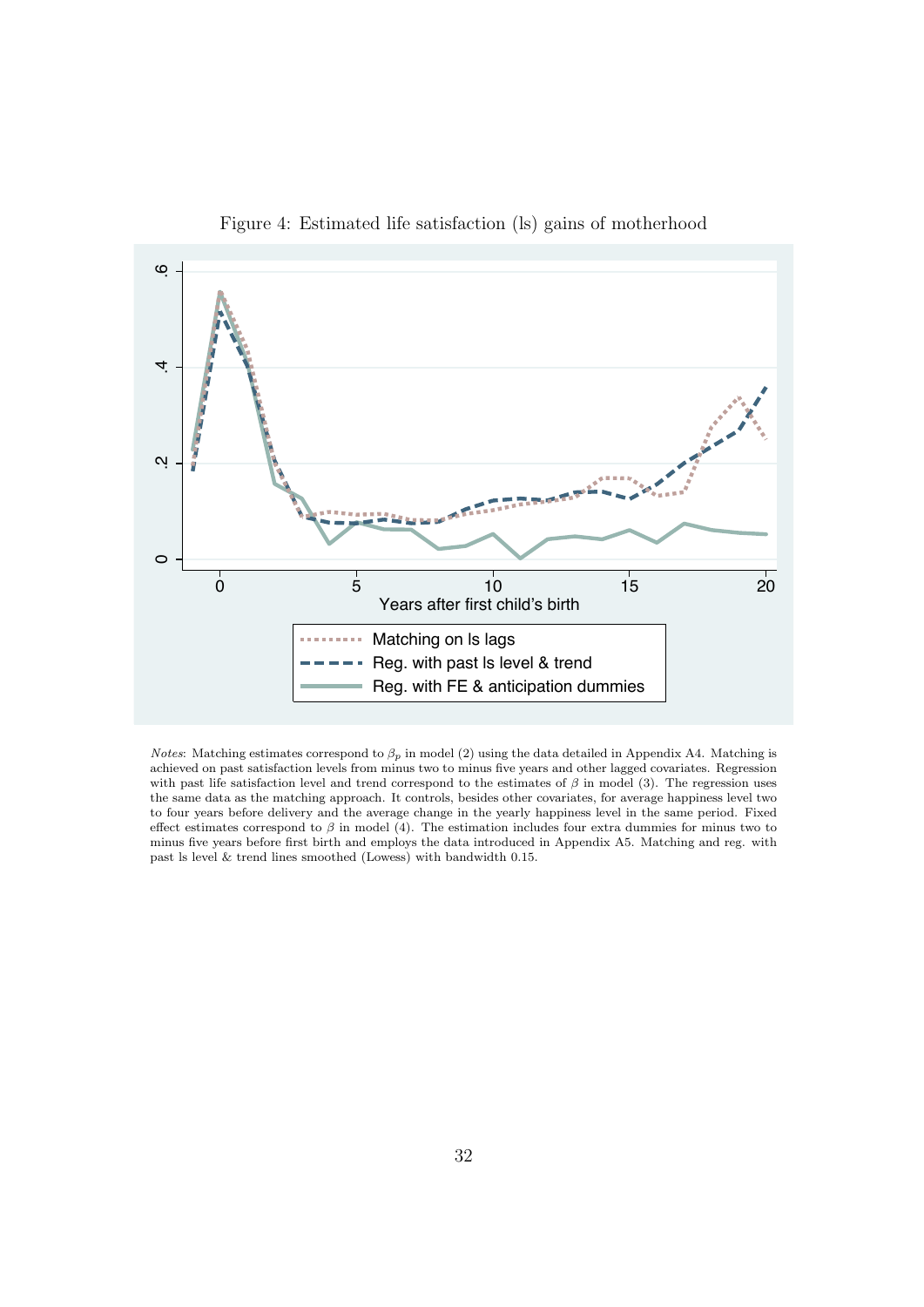Figure 5: Estimated life satisfaction gains of motherhood for different age-at-firstbirth (AFB) groups – FE regression



Notes: The thick line shows again the average motherhood effect  $(\beta$  in model 4) from Figure 4. The thin lines show the estimated motherhood effect of model (4) interacted with age of first birth. All regressions includes four extra dummies for minus two to minus five years before first birth. The data is introduced in Appendix A5. Thin lines smoothed (Lowess) with bandwidth 0.15.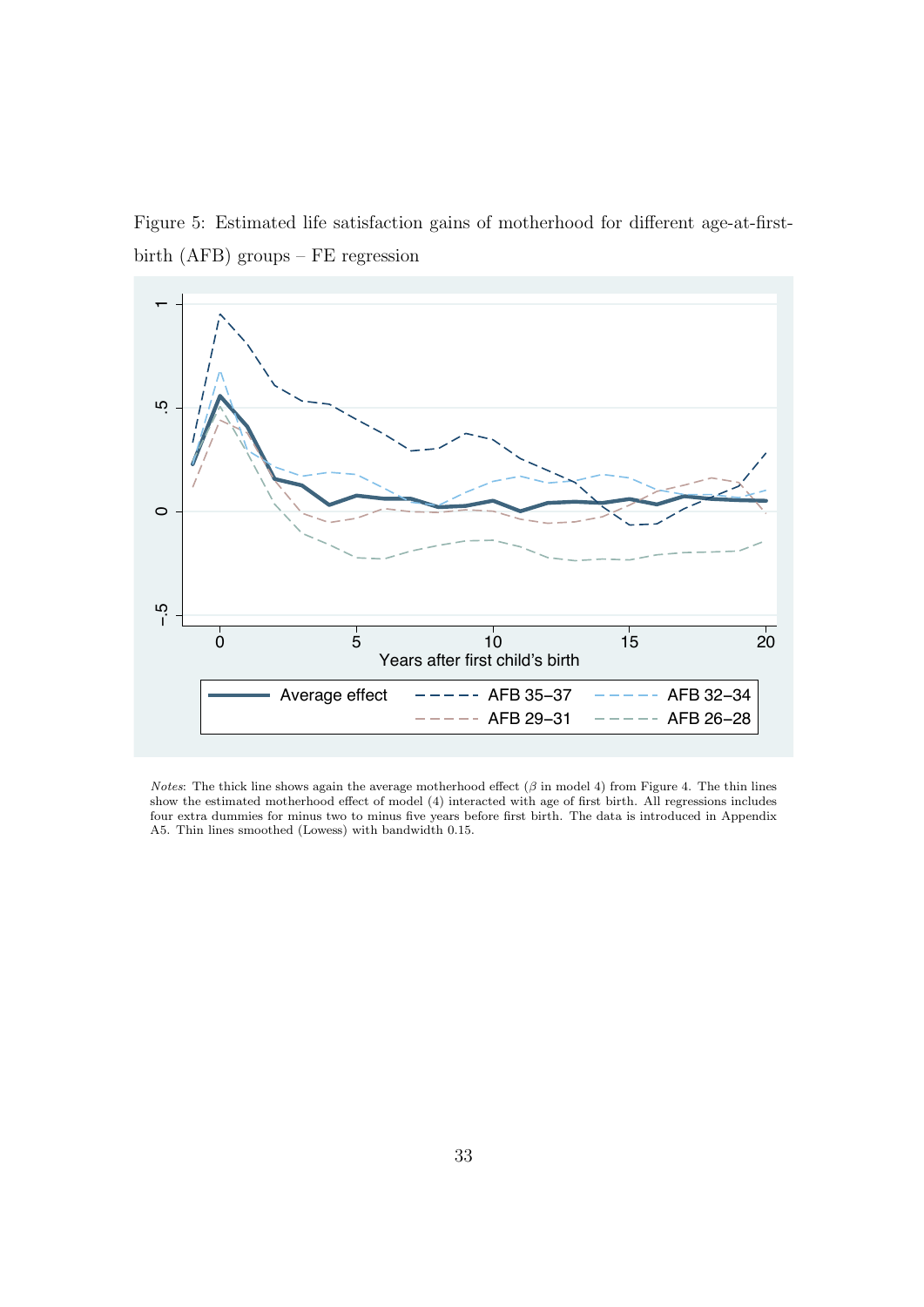Figure 6: Estimated life satisfaction gains of motherhood for single-child and multiple-parity mothers – FE regression



Notes: The lines show the estimated motherhood effect of model (4) interacted with a variable indicating if the mother has one child, or more than one child over her life span. All regressions includes four extra dummies for minus two to minus five years before first birth. The data is introduced in Appendix A5.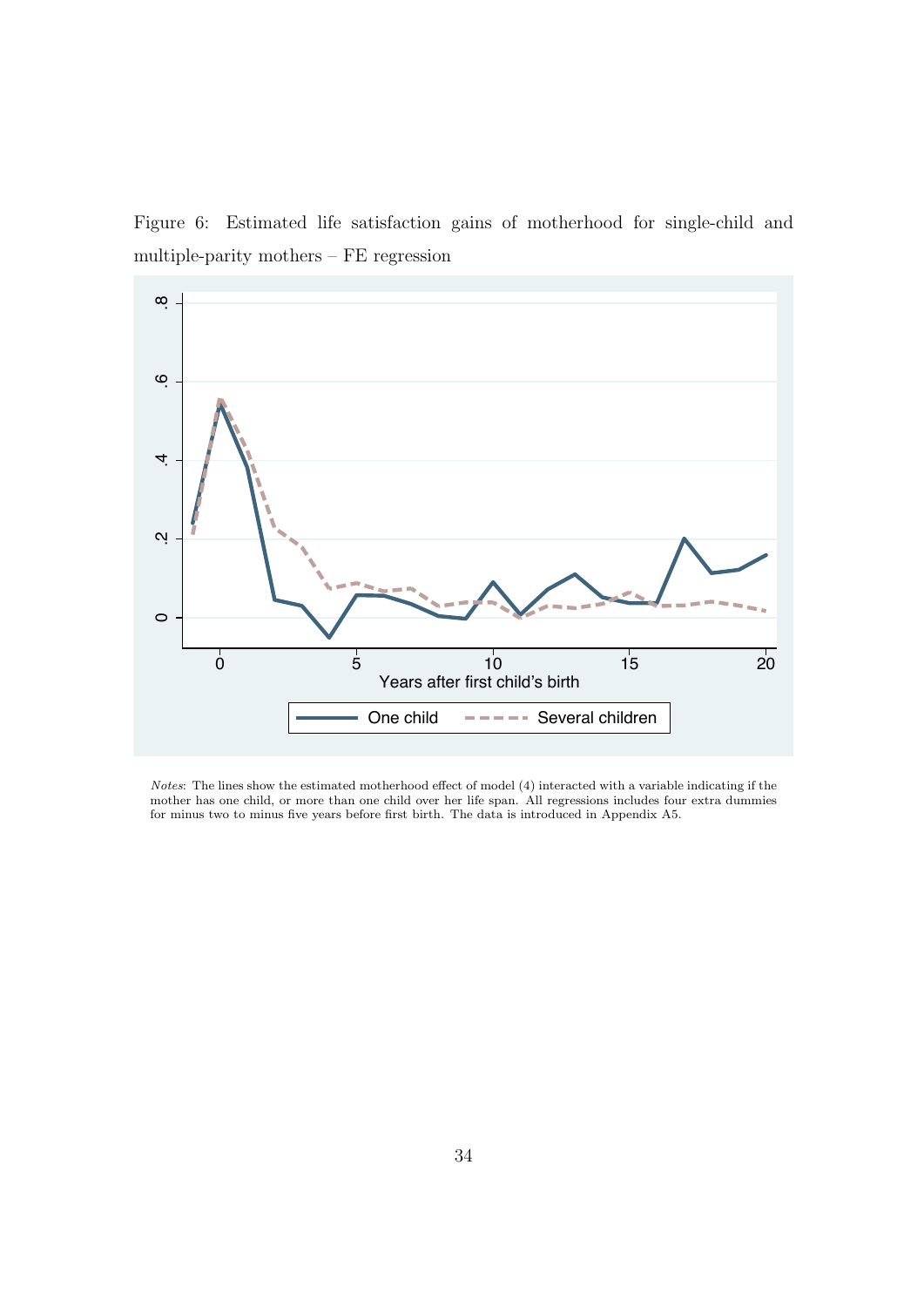

Figure 7: Estimated life satisfaction (ls) gains of fatherhood

Notes: The lines show the fatherhood effect estimated with different approaches. Notes to estimation approaches can be found in Figure 4. The data is introduced in Appendix A6. All lines smoothed (Lowess) with bandwidth 0.15.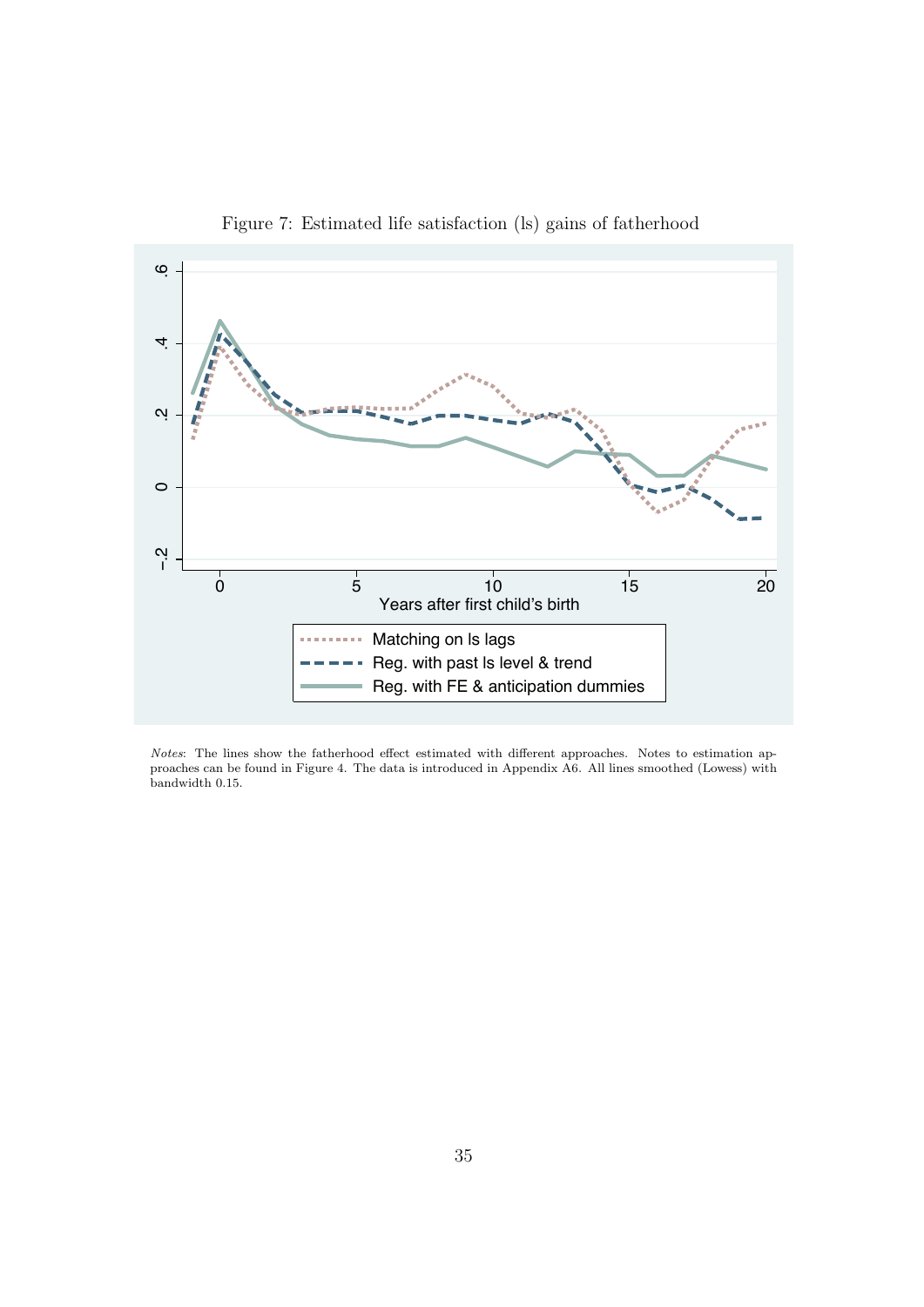### Appendix A – Data

We use data from the German Socio Economic Panel (GSOEP). The GSOEP exhibits at least three features that benefit the analysis of motherhood. First, person pointers identify a respondent's mother and children. Second, we have access to 25 yearly waves, starting in 1984. This permits us to identify women with fertility equal to zero over their entire life, but to observe these non-mothers during possibly fertile years. Third, information on the type of pregnancy (planned or unplanned) is available from a special mother and child questionnaire for the subset of mothers with year of first birth 2002 or later.

Appendix A0 shortly documents how different variables were constructed and how they were integrated as control variables in the regressions. Appendices A1 to A6 describe the subsamples generated from the GSOEP for this study's analyses. Means of selected variables are depicted in Table A.

#### A0 – Variables used

Original variable names as they appear the first time in the GSOEP are reported in parentheses. Household (ahhnr) and never changing person (persnr) numbers identify households and individuals. Pointers to person numbers define a respondent's mother (mnr, akmutti, bymnr or persnrm), father (byvnr, vnr) and children (kidpnr or idperschild). The dependent variable, life satisfaction, was assessed by asking respondends: "In conclusion, we would like to ask you about your satisfaction with your life in general. Please answer according to the following scale: 0 means completely dissatisfied, 10 means completely satisfied. How satisfied are you with your life, all things considered?" (p1110184). Birth year (gebjahr) was used together with survey year to construct age. Exact ages of a mothers' children were computed through birth dates of a child (kidmon, kidgeb) and interview dates of a mother (bpmonin, ahtagin). Years in panel was generated from the number of a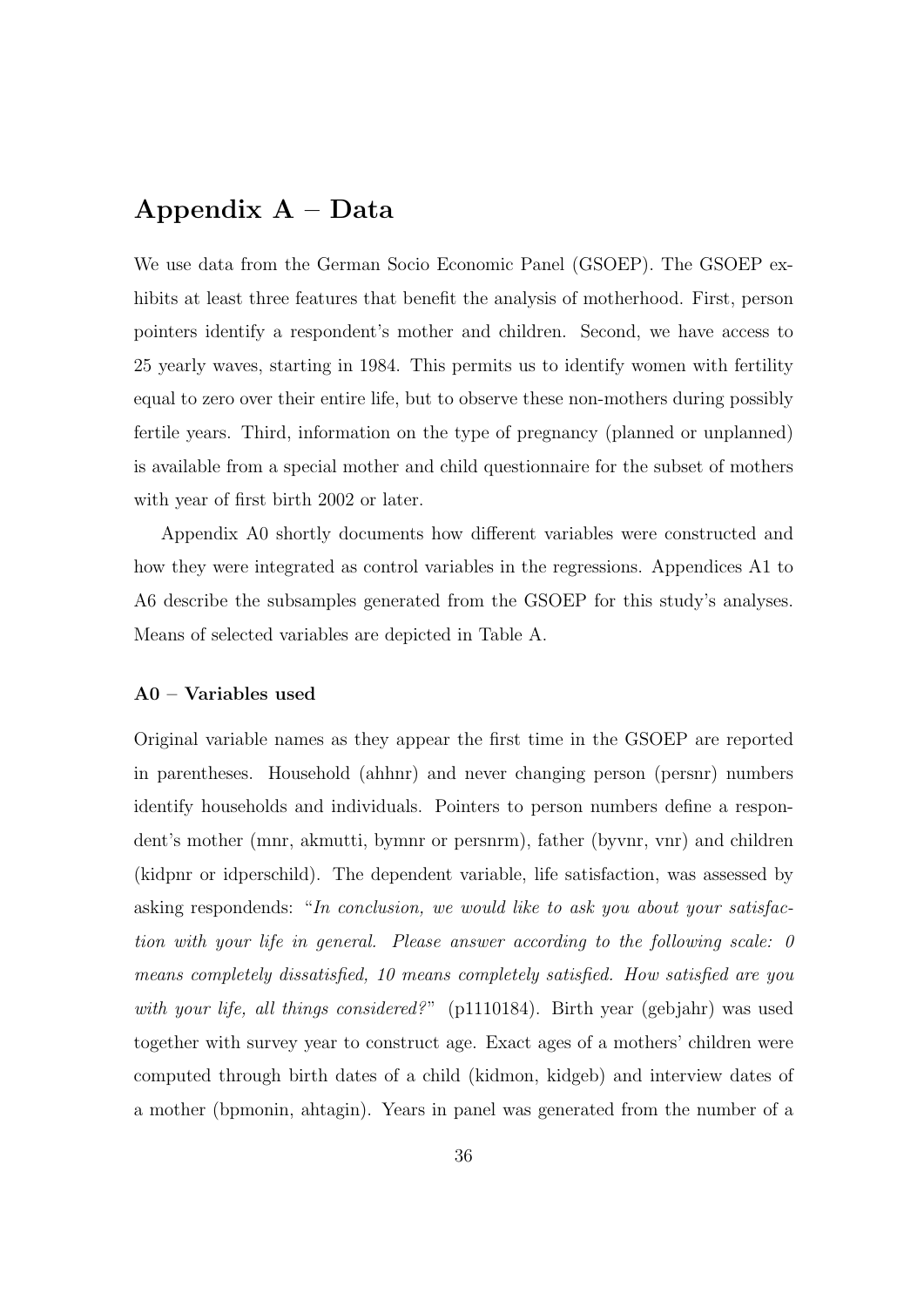respondents' observations in our data.

In all estimations presented in this study, complete sets of indicator variables control for age, survey year and number of years in panel. Estimates controlling for socioeconomic factors include the following set of variables: seven dummies categories of completed education (apsbil) (secondary school degree, intermediate school degree, technical school degree, upper secondary degree, other degree, dropout, no school degree yet); three dummies for relationship (ap58) married, boyfriend, single; complete set of dummies for numbers of household members (ahhgr); a second order polynomial for weekly hours worked (atatzeit) that range from 0 to 80; a dummy indicating whether hours were reported (58%) or not; household income (hinc84) and household income squared for monthly salaries between 0 and 100,000 Euros and a dummy for reported household income (95%). Moreover, for the pre-birth period analysis the dummy variable planned pregnancy (bcssplan) is used.

### A1 – Life cycle sample

The life cycle analyses include all observations on non-mothers with a fertility of zero at age 40 and on mothers with age of first birth equal to 28 years, aged 20 to 80 during waves 1984 to 2009 and reporting valid answers to the questions in this study. This yields 25,773 observations for 3,885 women.

### A2 – Pre-birth completed fertility sample

The pre-birth analysis contrasts pre-birth life satisfaction of mothers-to-be to that of similar non-mothers. Given a threshold of 40 years for a completed fertility decision by the age of 40, prospective mothers are younger than 41 years. This maximum age is imposed on non-mothers' ages, too. This implies that non-mothers are born before 1968. In return, this cohort restriction is applied to mothers' birth cohorts. Moreover, for pre-birth analyses exact ages of respondents' offspring were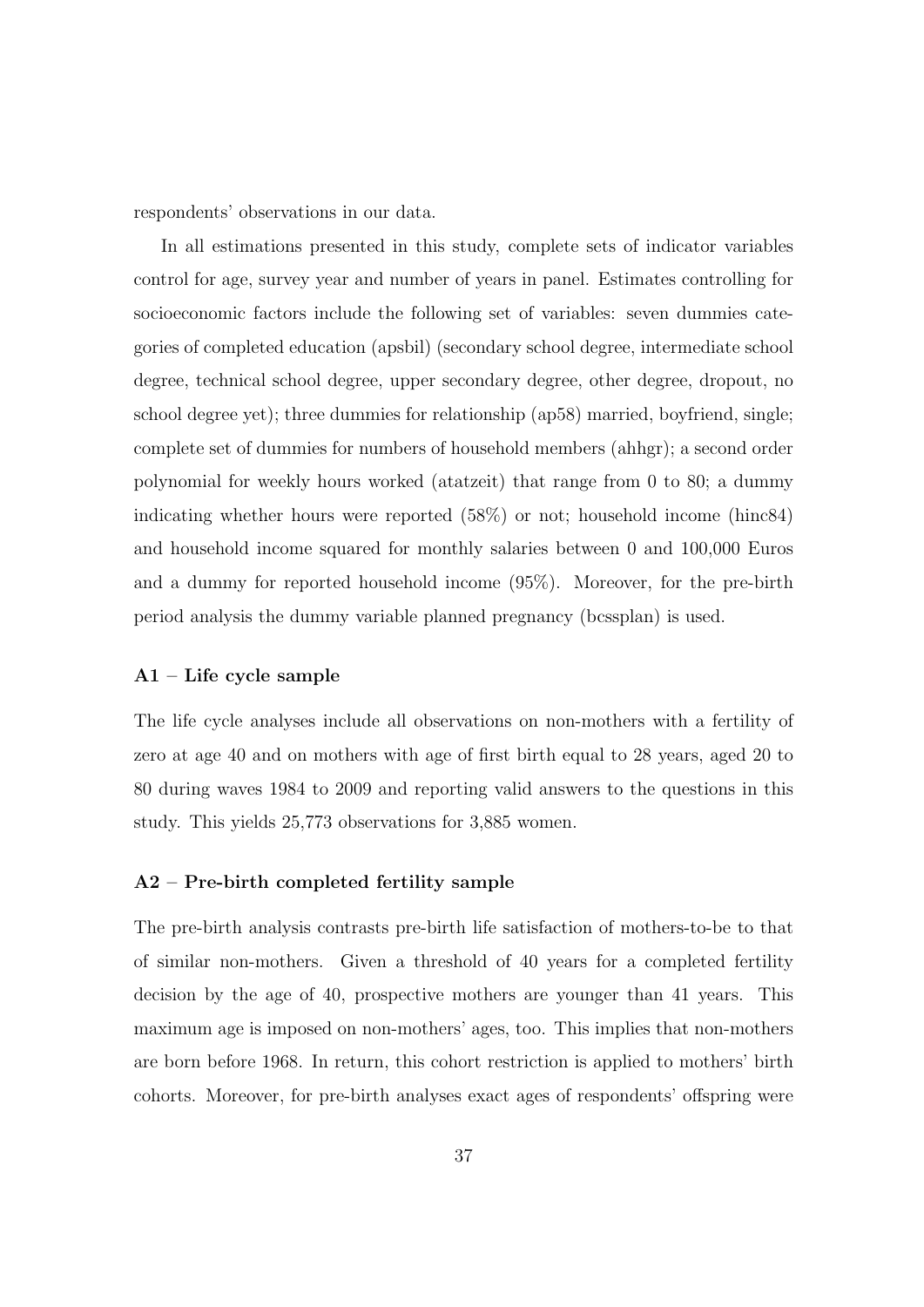used. These restrictions leave 5,756 observations for 947 women.

#### A3 – Pre-birth "birth-type" sample

The GSOEP mother and child questionnaire is in field since 2003 and covers new mothers from 2002 on. Out of 1,249 new mothers who answered the question, 70% judged that their pregnancy was more planned than unplanned. Due to the questionnaire's inception date, the information is available for mothers aged maximally 46 years in 2009. To obtain a same-aged control group, the completed fertility decision sample's non-mothers are replaced by potential non-mothers, i.e. contemporaneously childless women. In order to find the same range of age for both mothers and non-mothers, we impose potential non-mothers not to be born before 1959 and not to exceed the age of 40. This leaves us with 14,879 observations for 2,572 individuals. For all of these women first child's exact birth date are available.

### A4 – Transition sample

Implications of matching or controling on pre-birth life satisfaction are threefold. First, transition into motherhood needs to be observed. This implies that mothers' age cannot exceed 60 years in our sample. We apply this age restriction also to nonmothers. Second, pre-birth observations need to be observed such that controlling or matching on past life satisfaction paths is feasible. For 1,590 women –with 25,910 observations– past satisfaction levels and trends are identified. Third, our analyses considers mothers one year before first child's birth. To find similar, same-aged non-mothers we use all possible ages of non-mothers. This implies that, if possible, non-mothers are "cloned" and used multiple times with covariates measured at the corresponding age. The total number of observations is then 37,616. Cloning induces an obvious dependence between cloned observations. All reported standard errors and test statistics account for arbitrary clustering and heteroskedasticity of any type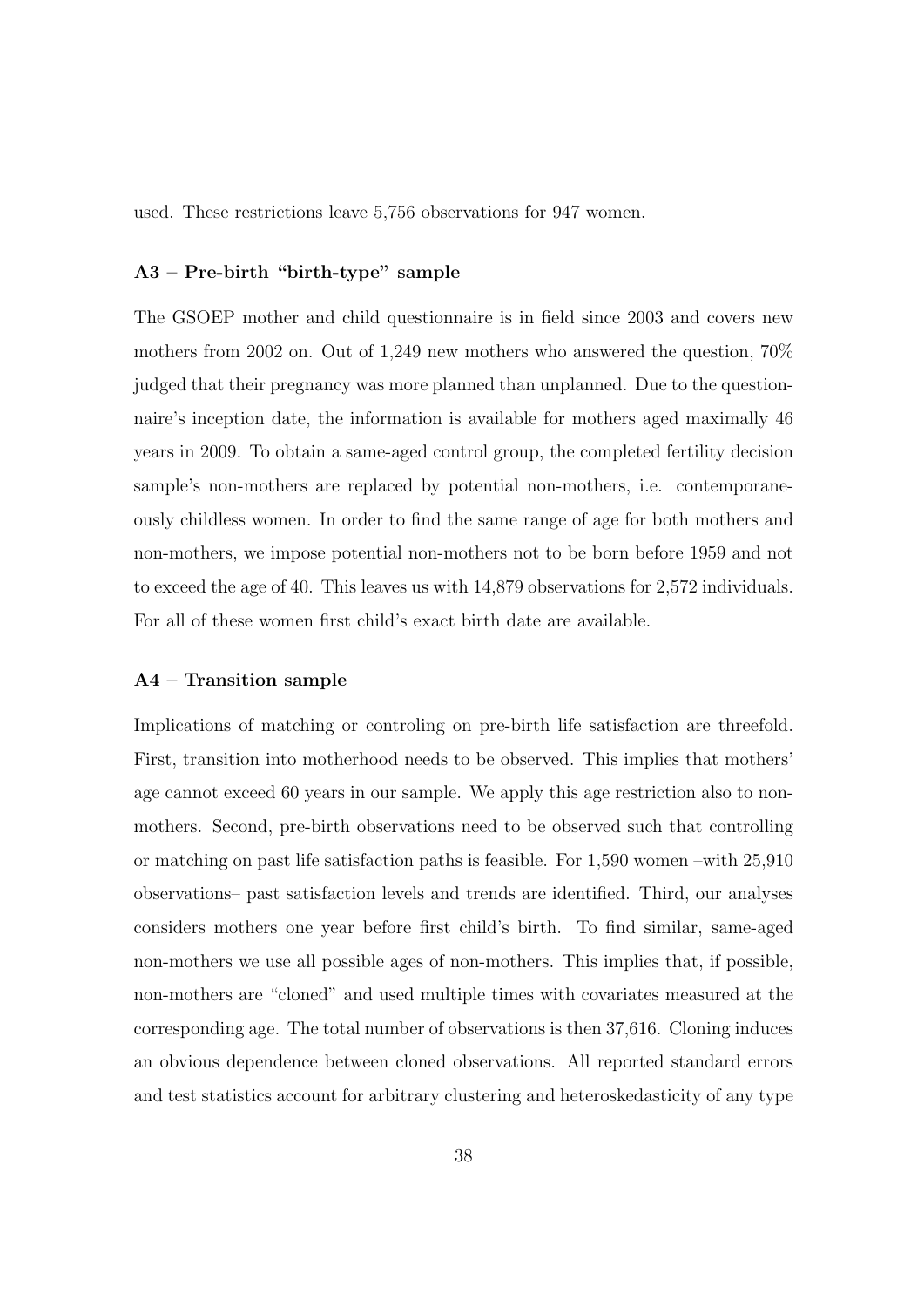at the individual level, and therefore account for the dependence between multiple observations of non-mothers.

### A5 – Fixed effect estimation sample

Fixed effect regressions estimate the effect of motherhood for women aged 20 to 60. The GSOEP provides information about 13,652 women whose ages fall into this interval. Again, only women with a completed fertility decision are retained in the sample. We are left with 78,470 observations for 9,791 individuals.

#### A6 – Father sample

For the analysis of fatherhood valid responses of male participants from GSOEP waves 1984 to 2009 are used. As for women, the age by which the fertility decision is completed is defined by means of the data at hand. Mean and median age of first birth for men are equal to 27 and 28 years. 99.6% of all fathers had their first child before the age of 48. We thus define non-fathers as men who have not fathered a child until the age of 48. The sample consists of 82,261 observations for 8,449 men.

|                                | A <sub>1</sub> | A <sub>2</sub> | A3      | A4      | A5      | A6      |
|--------------------------------|----------------|----------------|---------|---------|---------|---------|
| Proportion parents             | 0.35           | 0.52           | 0.35    | 0.81    | 0.90    | 0.93    |
| Age                            | 51.86          | 30.45          | 27.58   | 31.09   | 34.87   | 39.48   |
| Net-monthly HH-income in Euros | 2137.08        | 2002.23        | 2048.06 | 2200.68 | 2235.64 | 2439.54 |
| Weekly hours worked            | 17.64          | 33.69          | 31.10   | 23.38   | 20.15   | 38.06   |
| Proportion high school degrees | 0.19           | 0.25           | 0.33    | 0.23    | 0.18    | 0.19    |
| Proportion school drop outs    | 0.03           | 0.02           | 0.02    | 0.03    | 0.04    | 0.03    |
| Proportion married             | 0.55           | 0.34           | 0.22    | 0.49    | 0.63    | 0.69    |
| Proportion with partner        | 0.16           | 0.36           | 0.54    | 0.29    | 0.18    | 0.15    |
| Proportion single              | 0.22           | 0.16           | 0.22    | 0.14    | 0.09    | 0.08    |
| Number of observations         | 25,773         | 5,756          | 14,879  | 25,910  | 78,470  | 82,261  |
| Number of individuals          | 3,885          | 947            | 2,572   | 1,590   | 9,791   | 8,449   |

Table A: Means of selected variables for different samples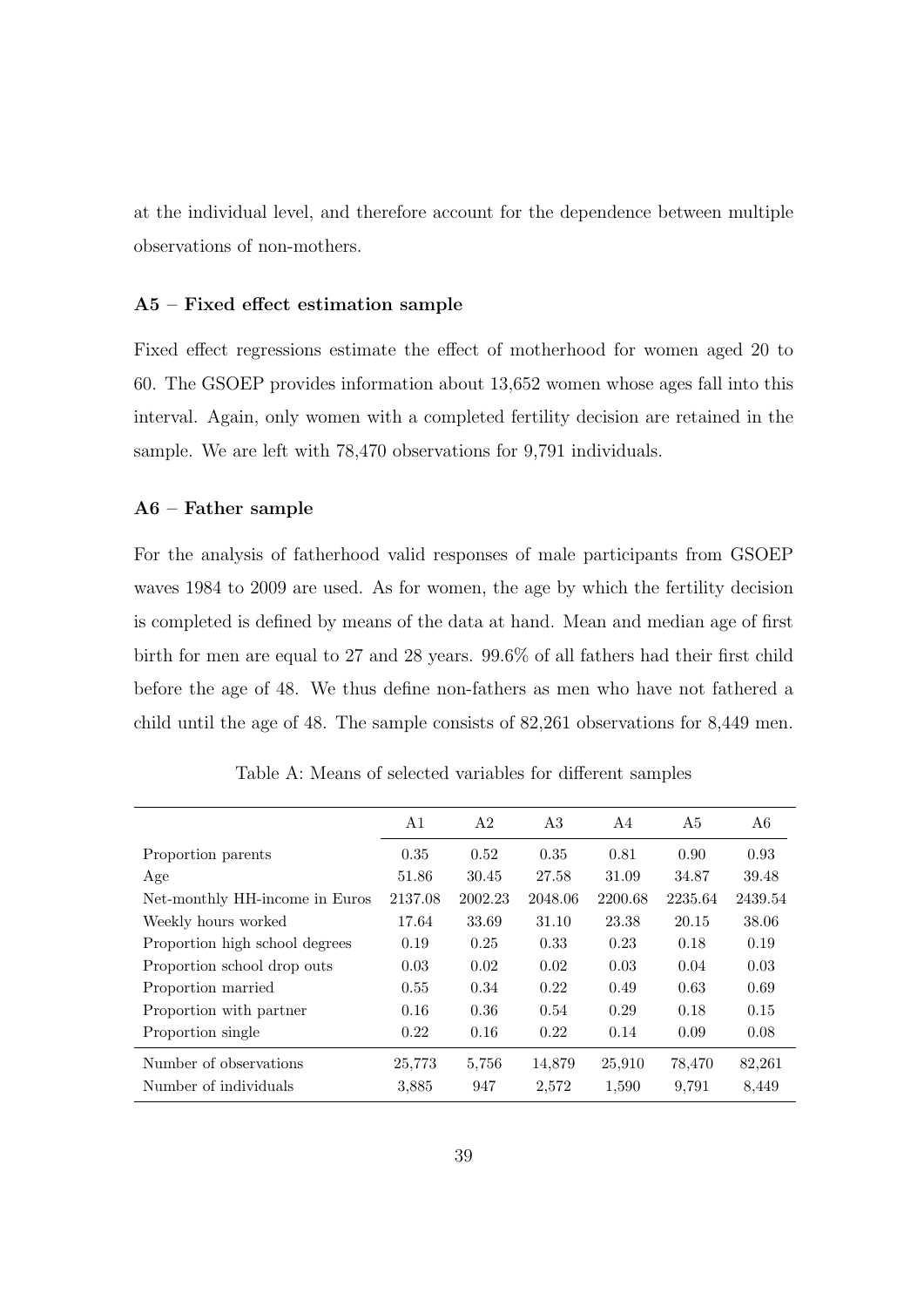| Table B: Regression coefficients of Figure 2 |                |        |                |        |                |        |
|----------------------------------------------|----------------|--------|----------------|--------|----------------|--------|
|                                              | Equation $(2)$ |        | Equation $(3)$ |        | Equation $(4)$ |        |
| Years after first child's birth:             |                |        |                |        |                |        |
| $-1$                                         | $0.20\,$       | (0.07) | $0.18\,$       | (0.10) | 0.23           | (0.07) |
| $\boldsymbol{0}$                             | 0.56           | (0.07) | $\rm 0.52$     | (0.10) | 0.56           | (0.08) |
| $\mathbf{1}$                                 | 0.44           | (0.07) | 0.40           | (0.11) | 0.41           | (0.08) |
| $\overline{2}$                               | 0.04           | (0.07) | 0.11           | (0.10) | 0.16           | (0.09) |
| 3                                            | 0.14           | (0.08) | 0.12           | (0.11) | 0.13           | (0.09) |
| $\overline{4}$                               | $0.05\,$       | (0.08) | 0.03           | (0.11) | 0.03           | (0.10) |
| $\overline{5}$                               | 0.12           | (0.09) | 0.11           | (0.11) | $0.08\,$       | (0.10) |
| $\overline{6}$                               | 0.09           | (0.09) | 0.07           | (0.11) | $0.06\,$       | (0.11) |
| 7                                            | 0.08           | (0.10) | 0.07           | (0.11) | 0.06           | (0.12) |
| 8                                            | 0.08           | (0.11) | 0.08           | (0.12) | 0.02           | (0.12) |
| $\overline{9}$                               | 0.08           | (0.11) | 0.08           | (0.12) | $0.03\,$       | (0.12) |
| 10                                           | 0.12           | (0.12) | 0.17           | (0.12) | $0.05\,$       | (0.13) |
| 11                                           | 0.09           | (0.13) | 0.10           | (0.13) | 0.00           | (0.14) |
| 12                                           | 0.14           | (0.14) | 0.13           | (0.14) | 0.04           | (0.14) |
| $13\,$                                       | 0.12           | (0.15) | 0.14           | (0.14) | $0.05\,$       | (0.14) |
| 14                                           | 0.13           | (0.18) | 0.15           | (0.16) | 0.04           | (0.15) |
| 15                                           | 0.27           | (0.19) | 0.12           | (0.17) | 0.06           | (0.15) |
| 16                                           | $0.05\,$       | (0.22) | 0.10           | (0.18) | 0.03           | (0.16) |
| $17\,$                                       | $0.12\,$       | (0.23) | $0.27\,$       | (0.20) | $0.07\,$       | (0.16) |
| 18                                           | 0.27           | (0.26) | 0.19           | (0.20) | 0.06           | (0.17) |
| 19                                           | 0.44           | (0.31) | 0.26           | (0.22) | 0.06           | (0.17) |
| 20                                           | $0.25\,$       | (0.59) | $0.36\,$       | (0.29) | $0.05\,$       | (0.18) |
| Number of observations                       |                |        | 37,616         |        | 78,470         |        |
| Number of clusters                           |                |        | 1,590          |        | 9,791          |        |
| F-statistic                                  |                |        | 5.74           |        | 14.37          |        |

# Appendix B - Regression Output

Note: The table shows the point estimates of the motherhood effect for different estimations strategies (equation (2): Matching; equation (3): Regression using past satisfaction levels and trends; equation (4): Fixed effects regression accounting for the anticipation effect). Cluster robust standard errors in parenthesis. The estimates are graphically presented in Figure 2. F-statistic for the hypothesis that all shown coefficients are equal to zero. The critical value at the 1% level is 1.85.